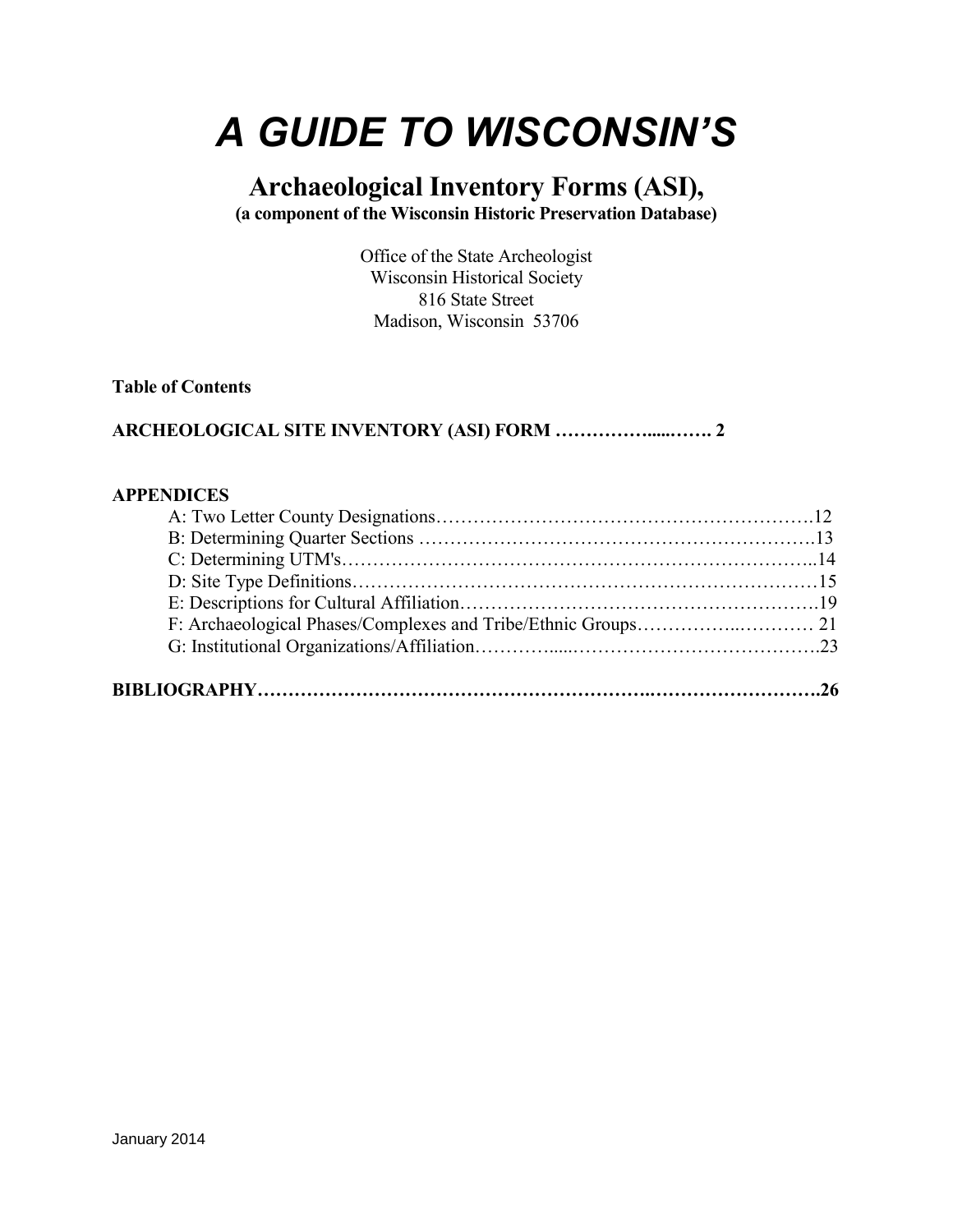This guide contains information on completing *Wisconsin's* Archaeology Site Inventory form. This guide and all of the forms are available on line at:

<http://www.wisconsinhistory.org/archaeology/archaeologists-consultants/arch-resources/forms.asp>

# **ARCHEOLOGICAL SITE INVENTORY FORM**

 The new ASI form incorporates several changes. These changes were made on the basis of user comments, our analysis of recently submitted site forms, and changes in technology. The form has been streamlined and rearranged and terms and responses clarified.

**Please Note:**The ASI is designed to provide **a minimum level of documentation** for each archaeological site. The ASI site form is not designed to be "the site report." It is an "abstract" of the site report. The central purpose of the ASI database is to aid in initial research and site management. This means it may not contain all of the information necessary to fulfill each individual's research needs. If you feel strongly that additional values or categories should be added, **please notify us**.

## **ASI Forms and Attachments**

Three archeological site forms have been developed for Wisconsin:

- 1) **Archeological Site Inventory (ASI) form**: Use this form when recording a new site. You are required to attach a copy of a properly scaled and labeled USGS 7.5' topographic map showing site boundaries as accurately as possible. If possible, also include the following:
	- 1) a site sketch map.
	- 2) artifact sketch(es) or photo(s) when significant artifacts are observed or recovered.
	- 3) photos of the site area when significant features are observed or recorded.
- 2) **ASI Update form**: Use this form to report changes or new information for previously reported sites. Any updates should add **significant** new information to the site record. Typical changes would be:

 -significant changes to the site boundary, (Reducing the site boundary by 100.0 ft will not show up on the WHPD maps)

 -the addition of a new temporal period, -addition of a new cultural affiliation,

-information on site integrity.

 With Update Forms, include attachments when appropriate. (For example, provide a new USGS 7.5' topo whenever there is a change in site boundaries or site location.)

 $J$ anuary 2014  $\sim$  2014 3) **ASI short form**: This form is for avocational archaeologists and the general public.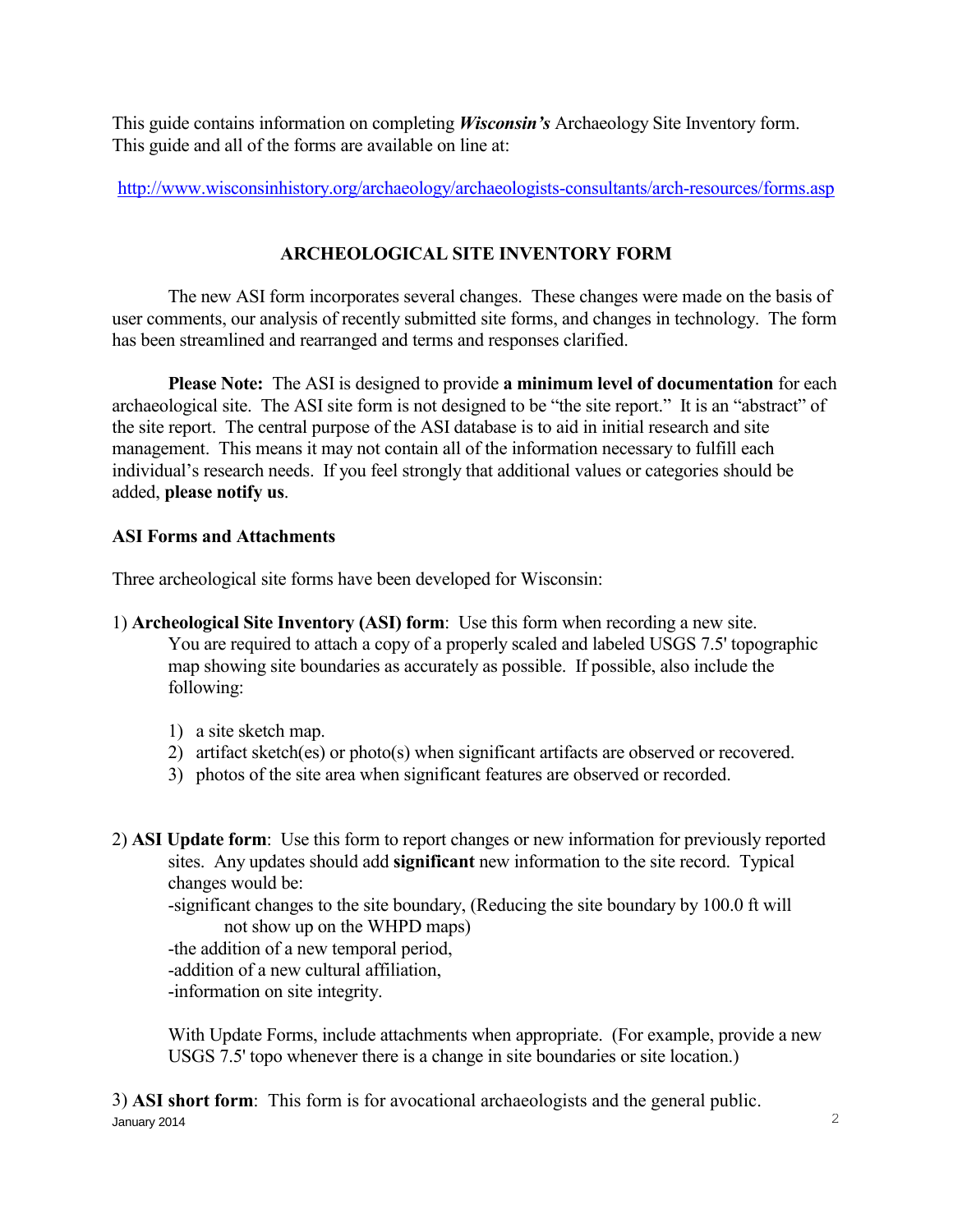#### **ASI General Instructions**

- FORMS. It is not necessary to use the computer form, or to type the form. Pens are preferable to pencils.
- NOT APPLICABLE. If the question is not applicable to your investigation, please write "NA". If no information is available, please write "unknown."
- HIGHWAYS and ROADS. Please use STH (State Trunk Highway), USH (United States Highway), I (Interstate), or CTH (County Trunk Highway). Note that quote marks DO NOT go around CTH letter designations-- "B."
- ABBREVIATIONS. All abbreviations need to be self-explanatory.
- BE SUCCINCT. The ASI is not intended as the site report. There is a 4000 character limit (40-45 lines at 85 characters per line in the database). Please allow space for updates. You can use phrases.
- DON'T DUPLICATE. You do not need to repeat "Relation to Landscape" information in "Site Description;" or list artifacts in the "Site Description."
- DATES. Please us the following Date Format: 00/00/0000 (month/day/year). If you are unsure of day and month, put in 01/01 and a year. If you are unsure of the day, month, and year, please enter 01/01/1950.

#### **What Happens After You Send In the Form?**

After the site form is received it is checked to insure that it does not duplicate an existing record. Then a State Site number is assigned and you are notified of the number **as soon as possible**. Please include the site number in all reports and all correspondence. Sites are entered into the ASI/GIS database on a daily basis, and new sites are usually entered within one week of receipt.

| <b>SEND THE COMPLETED FORMS TO:</b> | John H. Broihahn                                                                                                                                                                                                                                                                                                                                              |
|-------------------------------------|---------------------------------------------------------------------------------------------------------------------------------------------------------------------------------------------------------------------------------------------------------------------------------------------------------------------------------------------------------------|
|                                     | Office of the State Archeologist                                                                                                                                                                                                                                                                                                                              |
|                                     | Division of Historic Preservation                                                                                                                                                                                                                                                                                                                             |
|                                     | <b>Wisconsin Historical Society</b>                                                                                                                                                                                                                                                                                                                           |
|                                     | 816 State Street                                                                                                                                                                                                                                                                                                                                              |
|                                     | Madison, Wisconsin 53706                                                                                                                                                                                                                                                                                                                                      |
|                                     |                                                                                                                                                                                                                                                                                                                                                               |
|                                     | $\Gamma$ 1 $\Gamma$ 1 $\Gamma$ 1 $\Gamma$ 1 $\Gamma$ 1 $\Gamma$ 1 $\Gamma$ 1 $\Gamma$ 1 $\Gamma$ 1 $\Gamma$ 1 $\Gamma$ 1 $\Gamma$ 1 $\Gamma$ 1 $\Gamma$ 1 $\Gamma$ 1 $\Gamma$ 1 $\Gamma$ 1 $\Gamma$ 1 $\Gamma$ 1 $\Gamma$ 1 $\Gamma$ 1 $\Gamma$ 1 $\Gamma$ 1 $\Gamma$ 1 $\Gamma$ 1 $\Gamma$ 1 $\Gamma$ 1 $\Gamma$ 1 $\Gamma$ 1 $\Gamma$ 1 $\Gamma$ 1 $\Gamma$ |

Email: [John.Broihahn@wisconsinhistory.org](mailto:John.Broihahn@wisconsinhistory.org) Or [Leah.Rausch@wisconsinhistory.org](mailto:Leah.Rausch@wisconsinhistory.org)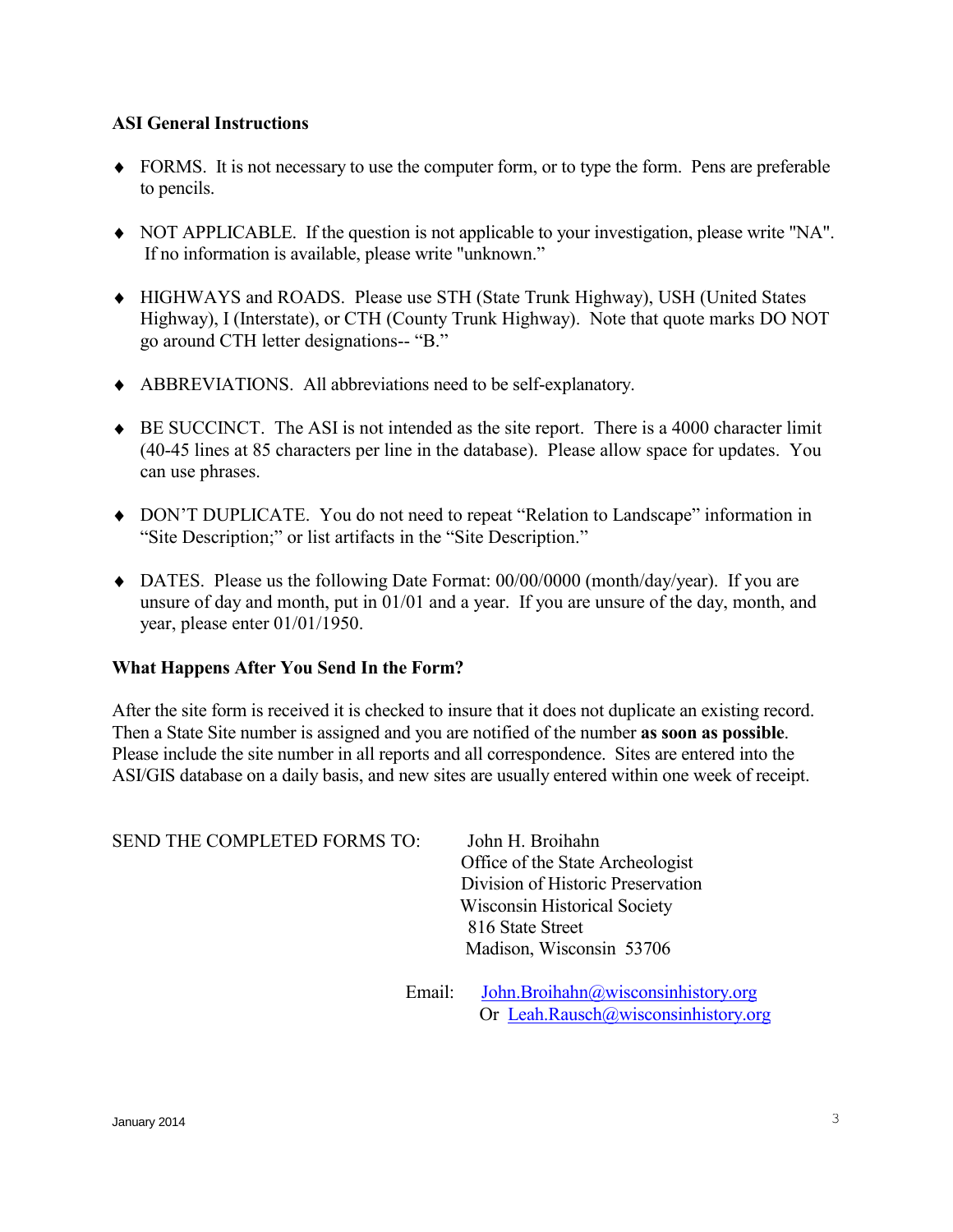#### **ASI Line-by-Line Instructions**

#### **Site Name Information**

- STATE SITE #: Leave the State Site # blank unless it has been provided. It will be assigned by WHS staff after they receive the form. *Researchers are notified of State site numbers as soon as possible.*
- COUNTY: Enter county name. If the site is located in more than one county, write in both county names (**Appendix A**.)
- FIELD NUMBER(S): Write in the temporary code or field number that you use to refer to the site in your field notes, etc.
- SITE NAME: Write in a name for the site that is around 25 characters long (including spaces). It is helpful if all sites have a name or some sort of designation. You may use your field number. WHS staff will use the field number for the site name if the site name field is left blank. Please do not use a site name that is currently in use in that county.
- OTHER NAME: In some cases, sites have acquired more than one name over the years. Please enter any alternative name(s) in this space.

#### **Locational Information**

- CIVIL TOWN(S): Enter the name of the civil town in which the site is located. This can be determined from the USGS topo or a plat map. If the site lies on the border of two towns, please list both.
- TOWNSHIP/RANGE/SECTION: Enter the township, range and section (TRS). Be sure to indicate whether the range is **East or West**. The TRS data can usually be determined from the USGS topo map. If the site lies within several sections, list the second section description under "Additional TRS Data." If there are additional sections, please list them at the end of the site form. If the site lies in a *French Lot or Government Lot*, fill in Township and Range, write "00" for the Section, and write the French/Gov Lot number in the appropriate blank (See *French/Gov Lot* below.)
- January 2014  $4$ QUARTER-SECTIONS: Enter the quarter sections in which the site is located, being sure to list the smallest quarter first and the largest quarter last (left to right). For example, SW, SW, NE, NW means the SW quarter of the SW quarter of the NE quarter of the NW quarter of the section. **Give the location to 4 quarter sections** (if possible) and list all of these in which the site exists. Please do not use **"center of."** In all cases, try to give the best locational information with the least number of quarter sections (for examples, see **Appendix B**). If the site is located in a *French Lot or Government Lot,* leave this field blank. (See below.)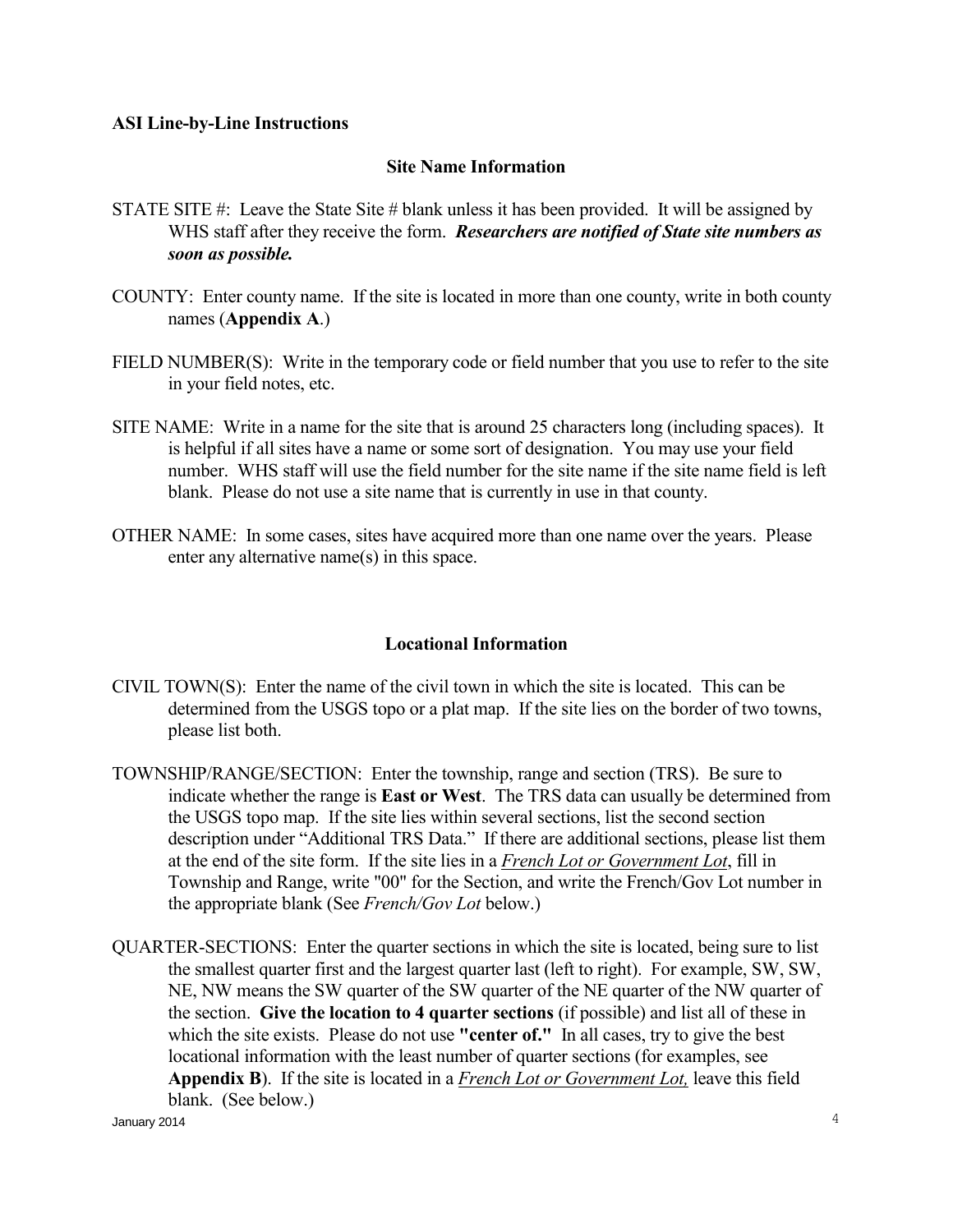QUARTER-SECTION GRID ALIGNMENT: Enter a section corner and the section side/line on which you line up your template **(You should have two reference points**). Example: West Edge, SW Corner. This is especially important for oddly-shaped sections. If you divided the section by hand, give the section side that you drew your lines parallel to and the corner.

FRENCH LOT/GOVERNMENT LOT: Enter the French or Government Lot number.

 *French lots* are used in parts of the city of Prairie du Chien (Crawford County), the city of Green Bay, and the Upper Fox River (Brown County). These long narrow lots extend back from the banks of the rivers. Please give the French lot number(s) indicated on the USGS topographic quad. **Do not extrapolate a section number. Use "00."** 

 *Government lots* are used on the old Stockbridge Reservation in Stockbridge and Brothertown Townships (Calumet County). Please give the Government lot number(s) indicated in the appropriate Plat Book (government lots are not generally indicated on USGS topographic maps). **Do not extrapolate a section number. Use "00."** 

**Please do not write in lot numbers that are part of a platted subdivision.** 

- ADDITIONAL TRS DATA (TOWNSHIP/RANGE/SECTION, QUARTER-SECTIONS, GRID ALIGNMENT): Use this space if your site lies within an additional section, or you have a second set of quarter-sections for the same section. If your site lies within a third section, put this information at the end of the site form.
- UTM COORDINATES: The UTM zone is listed at the lower left hand corner of the USGS topo map. Please give easting and northing to the nearest 10 meters. For more information on the UTM system and determining easting and northing see **Appendix C**.
- UTM COORDINATES SOURCE: How were the UTMs were determined? Did you derive them from the USGS quad map or use a GPS unit?
- USGS QUADRANGLE MAP: Please give the full name of the 7.5' topographic quadrangle as it appears on the map, e.g., Bear Creek 7.5. Use only the 7.5' quadrangle maps. If the site lies on two or more quad maps, please list all of the names. You do not have to list the year the quad was printed or updated, etc.
- PARCEL ID: A Parcel Identification number is a number assigned by County/Municipal Governments to a parcel of land to uniquely identify that parcel from any other parcel within a given taxing jurisdiction. Parcel numbers should be permanent and change only when the boundaries of the parcel itself are changed. Some sites may overlap multiple parcels, so enter all parcel numbers, if known. (Optional Field, enter information if known)

 $J$ anuary 2014  $\,$ GEOGRAPHIC LOCATION & RELATION TO LANDSCAPE FEATURES: Enter sufficient locational information so that others can relocate the site based on your verbal description. Be sure to describe the site's topographic position (on a hilltop, island, lakeshore, small rise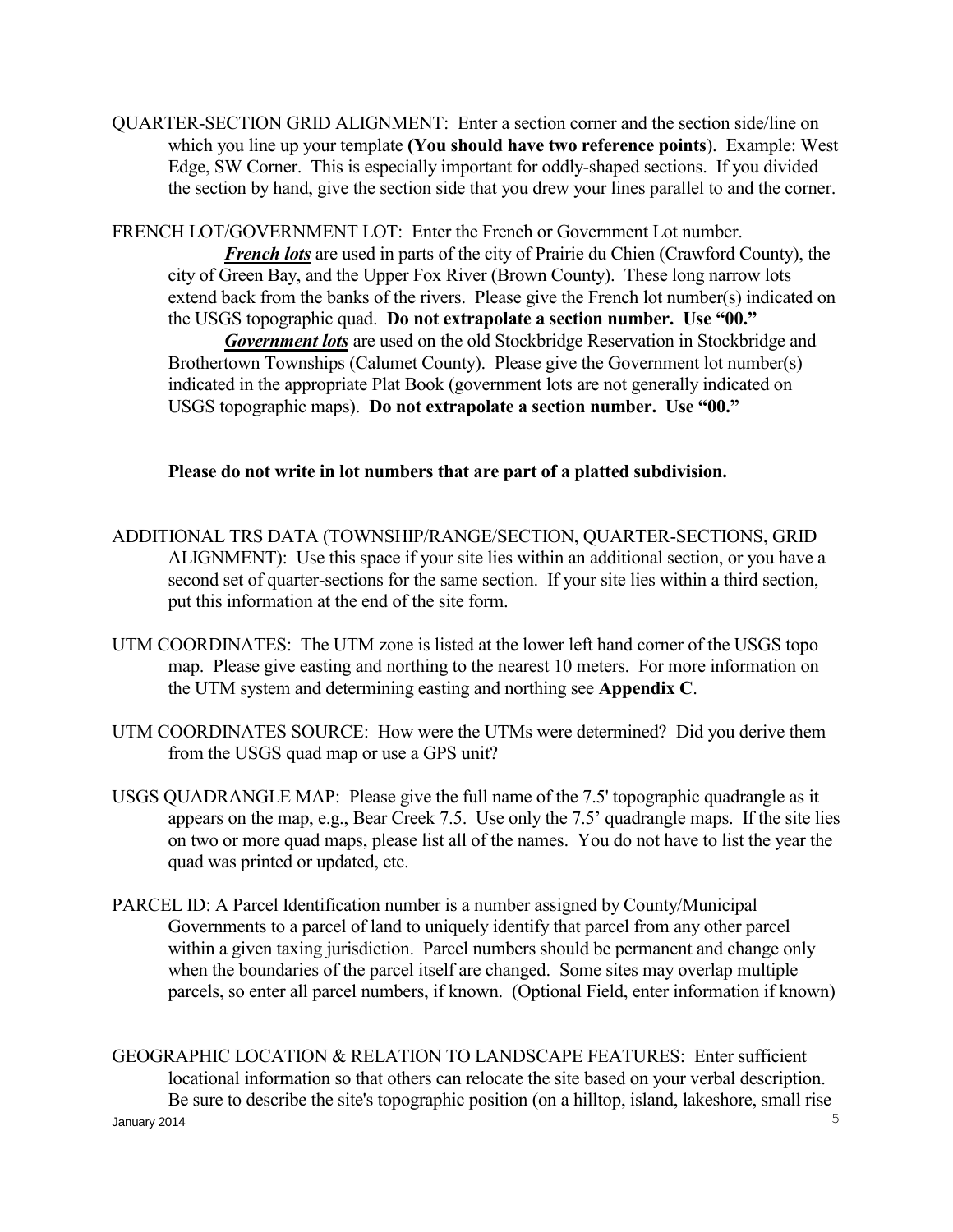on a plain, etc.) and to describe the site's relationship and **measured** distance to nearby **permanent** objects (roads, rivers, parcel boundaries, etc.). Some things may seem permanent when in the field, but individual trees, houses, driveways, and power poles are not permanent landscape features. The more reference points the better. Example:

"The site is located 1000 feet south and 750 west of the confluence of Crane and Berry Creeks on a low glacial knob. It is 100 feet south of the centerpoint of the intersection of CTH X and STH 110."

#### **Site Description Information**

SITE/FEATURE DESCRIPTION: Briefly summarize the nature of the site and what work was completed. Include all of the pertinent information, but be succinct. You can use phrases.

Some things to keep in mind:

1-) Artifact Density: Estimate the quantity or density of artifacts or features that you observe at the site. For artifact scatters, make a count or rough estimate, such as "3 flakes" or "about 30 artifacts", or "1 flake every 10 meters" or "3 positive shovel probes out of 15". For mound groups, count the number and types of mounds.

2-) Collection Methods: Describe the collection method: random, grid sample, transect sample, diagnostics only, grab sample, etc....

3-) Visibility: Include information on vegetation cover, recentness of rain/wash, lighting conditions, and/or surface conditions. For example: well-washed, plowed field, 100% visibility; or overgrown field with dense weeds, 10% visibility.

4-) Site condition: Please note any significant disturbances to the site such as spray-painted graffiti on rock art, looting pits in mounds, erosion on cultivated sites, etc.

5-) Feature description: (as appropriate) If features are observed at the site (pits, rock art figures, structures, middens, depressions, burials, earthen berms, etc.), provide a brief description. For example, you might note "a painted Thunderbird-like figure with thin lines of red pigment on the limestone cliff" or "a depression about 1 meter deep and 3 meters in diameter". In some cases, it might be simplest to "describe" the features with a drawing or sketch map. **Please include a scaled and oriented site sketch map to show the relative locations of the features.** 

 Example: "The site is a surface scatter of over 200 flakes and 10 chipped-stone tools in a wet, cultivated field, 90% visibility. 10 of 15 shovel probes produced about 50 additional artifacts, but no material from below the plow zone."

Example: "The site is a possible mound observed while driving down the adjacent highway.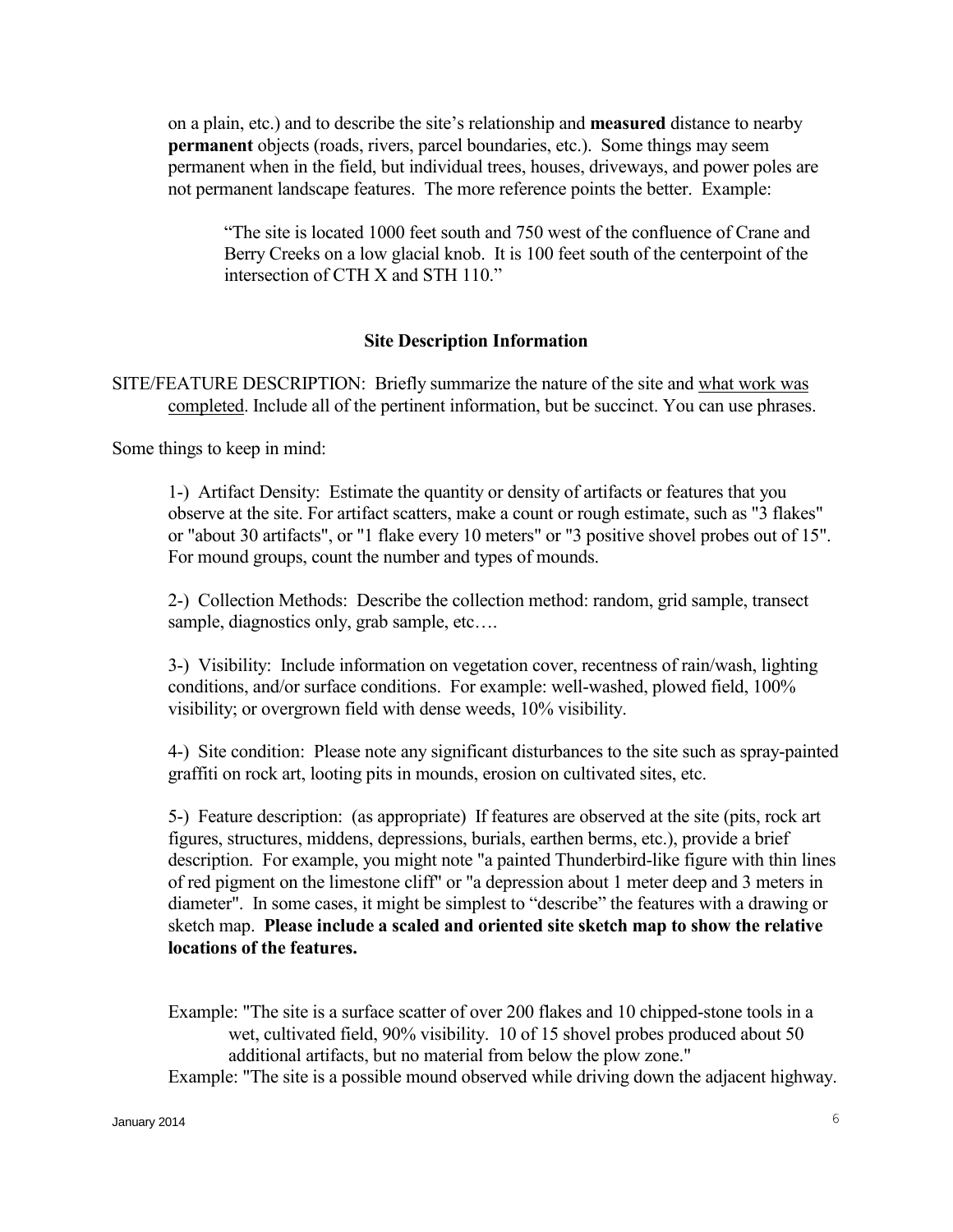It is a prominent, loaf-shaped hillock covered with brush and surrounded by a plowed field."

- Example: "The site is a rock art panel with 3 Thunderbird petroglyphs on a large dolomite outcrop."
- Example: "The site consists of an earthen berm measuring 18 feet by 24 feet that probably represents a homestead/cabin. A possible privy pit measuring 4 by 4 feet is located 15 feet southwest of the cabin's southwest foundation corner. No artifacts were observed on the surface. A lilac bush, apple tree, and lilies were identified"
- SITE DIMENSIONS and SITE AREA: Enter an estimate of Site Dimensions and Site Area. Please give two dimensions (for example 20 x 60) and be sure to check either meters or feet. The listed dimensions are assumed to be (north-south) x (east-west) unless you note otherwise in Site/Feature Description or Geographic Location.

 For the site area, estimate the area covered by the site and be sure to check either acres or hectares. For your information: 1 meter = 3.2808 feet

 $1$  foot  $=$  0.3048 meters 1 hectare  $=$  10,000 square meters 1 acre  $= 43,560$  square feet

- SITE TYPE: Check the appropriate category (one site type) or categories (multiple site types). Definitions are provided in **Appendix D.**
- CULTURAL AFFILIATION(S): Enter the appropriate category. Descriptions of each category are provided in **Appendix E**.
- INVESTIGATION TYPE(S): Enter all that are appropriate.
- PHASE/COMPLEX: Enter the appropriate response if known. Please do not repeat the listing you entered under "Culture." As new phases/complexes are identified, please feel free to use those categories and we will update the list. A list of archaeological phases and complexes is provided in **Appendix F.**
- TRIBE/ETHNIC GROUP: Enter the appropriate response if known. A list of tribes and ethnic groups is provided in **Appendix F**.
- MODERN LAND USE: Enter one or two categories as appropriate.
- DEGREE OF DISTURBANCE (AT LAST UPDATE): Enter the most appropriate category by estimating how much of the site has been impacted by disturbances at the time you observed it. Please use the following guidelines:
	- 1) minimal-- 0-25% mixed or destroyed (for example, an unplowed surface site, a buried site)
	- 2) moderate-- over 25% mixed or destroyed (for example, a collapsed kiln, any plowed site with some potential for buried material below the plow zone, potted mound)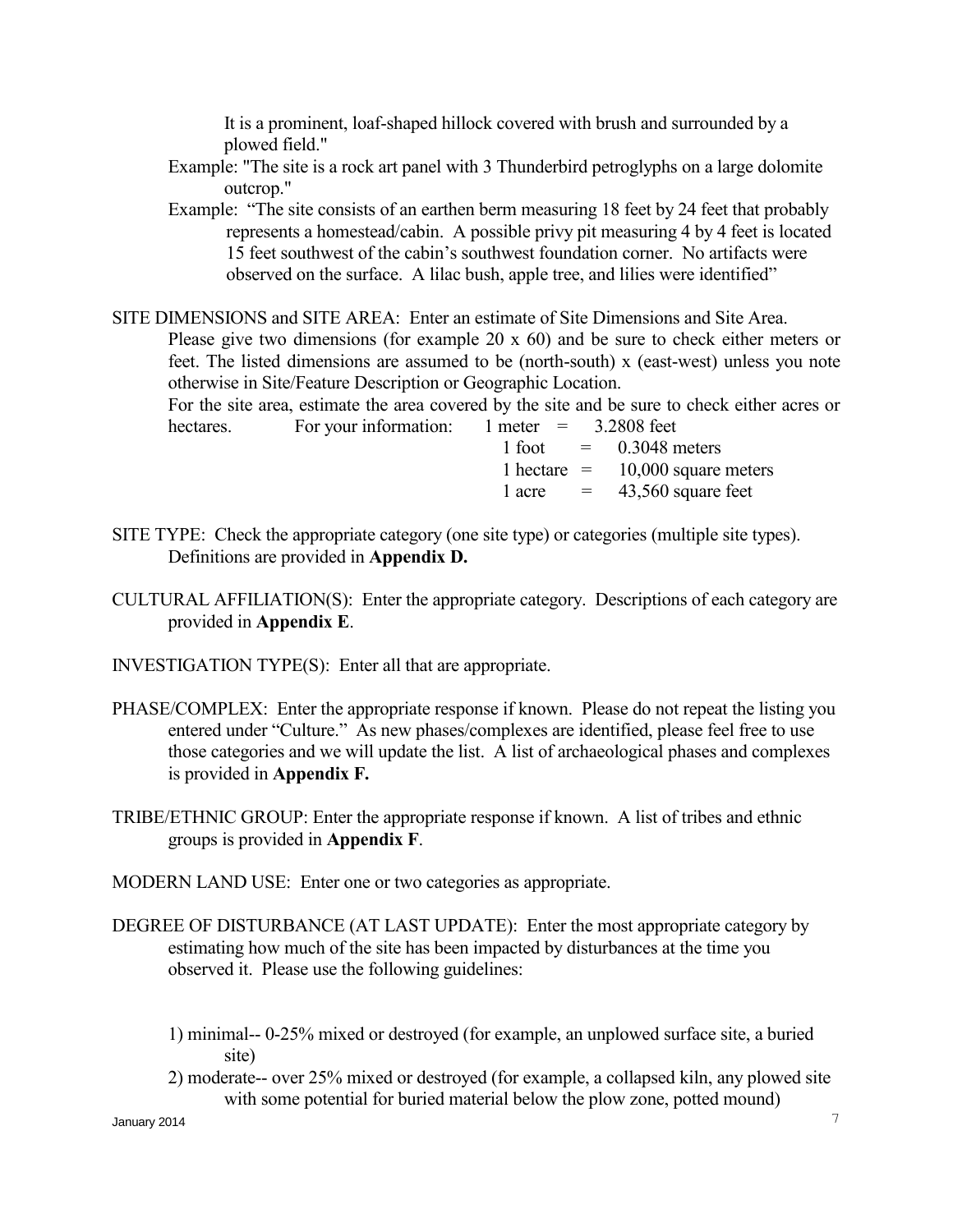- 3) heavy-- over 50% mixed or destroyed (for example, a bulldozed farmstead, a plowed surface site, rock art more than half obscured by graffiti, a heavily looted shipwreck)
- 4) completely destroyed-- all evidence of site has been destroyed (for example, a site which has been completely engulfed by a borrow or quarry pit)-- please describe under Site/Feature Description.
- 5) unknown- condition of the site is unknown.
- IMPACT(S) TO SITE: Enter the most appropriate category or categories. This field has been reorganized in an attempt to more clearly identify the impacts to sites on a state wide basis**.**

#### **Ownership Information**

OWNERSHIP TYPE: Check one for single owners or several for multiple owners.

- OWNER'S NAME(S): Enter owner or owners' name(s). For public land, please write the name of the managing agency (park, national forest, military reservation, etc.)
- OWNER'S ADDRESS(ES): Enter owner's address. If you have several addresses, please write these on the back of the site form.
- YEAR OWNERSHIP DETERMINED: Enter the **year** that you determined the ownership. (This is the year of your investigation. The date format should be e.g., 2002.)

## **Artifact and Archival Information**

ARTIFACT AND RECORDS REPOSITORY: If a collection was made, please list the artifact repository or repositories. If no collection was made, please write in "No Collection". If you found material at a repository that was not noted on the original form please let us know. If the artifacts are in a private collection, write in collector's name.

MATERIAL CLASS(ES): Check all appropriate boxes. Ground/pecked stone: grinding stones, grooved axes, abraders, and hammerstones, etc. Fire-altered rock: fire-cracked or fire-blackened stone. Debitage: types of flakes and shatter Other chipped stone: bifaces, scrapers, cores, and knives, etc. Houses/Structures: the presence of patterned post molds, berms, or wall trenches suggesting a structure was present Historic Building Material: bricks, concrete fragments, mortar, dressed stones, etc. Other: please describe the materials under Artifact List Standing structures: refers to standing historic structures related to the archaeological component(s).

 $\lambda$ January 2014  $\lambda$ ARTIFACT LIST: Briefly describe the artifacts observed by archeological component if possible. For diagnostic artifacts, such as projectile points or pottery, be sure to list type names or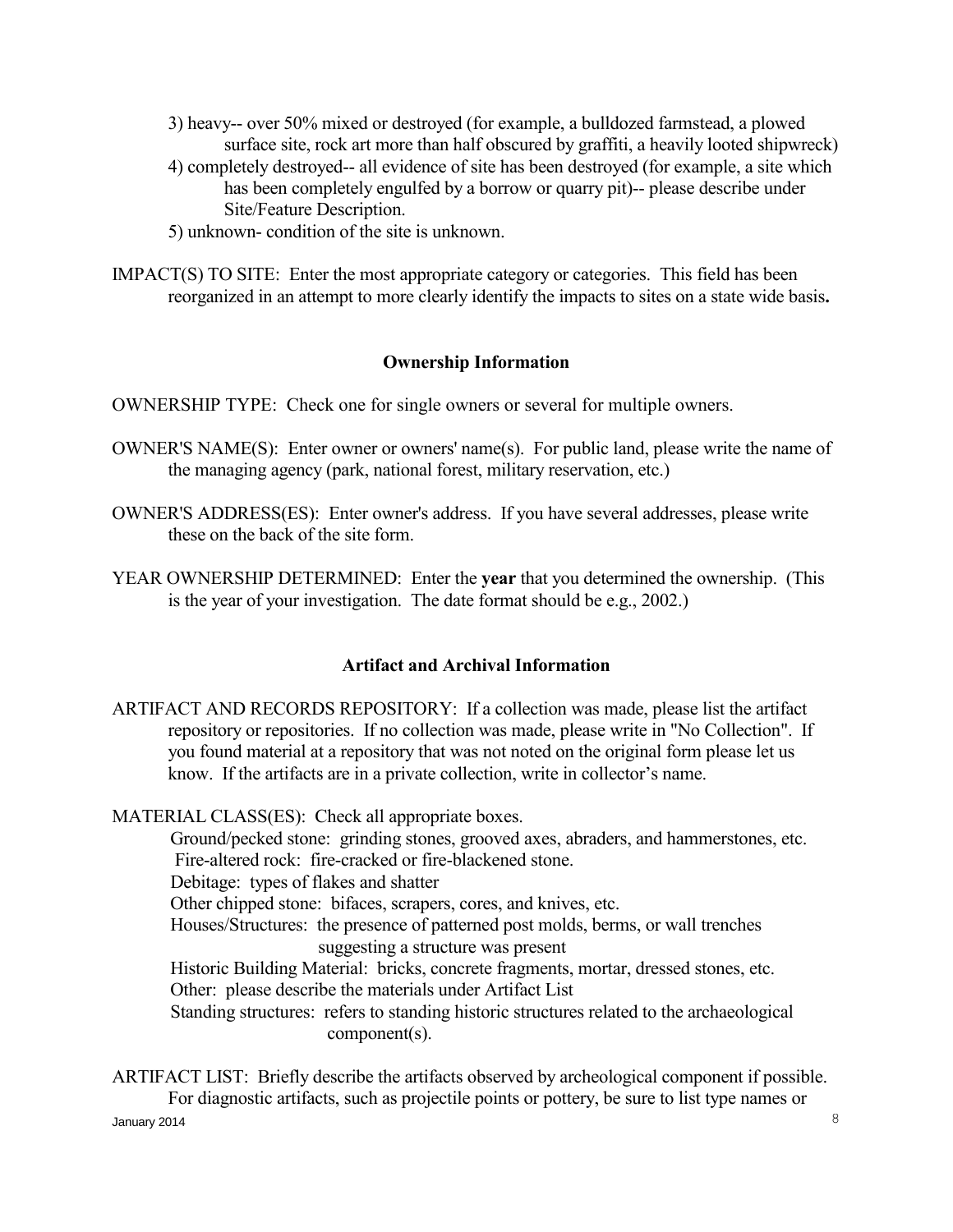give brief descriptions. Use numerical counts only if the information is significant. Examples are:

 Aboriginal Ceramics: 5 Madison cord-impressed sherds; Points: 3 Osceola points; 1 Hardin Barbed point Debitage: 5 chert flakes, 3 silicified sandstone flakes Other Chipped Stone: 1 T-shaped drill, 2 end scrapers Metal: a (native?) copper fragment, sanitary can Glass: amethyst glass sherds, marked glass "JM-76;" John Maker Glass Company of Nowhere, Wisconsin from 1876 to 1923.

- DATE(S): Enter a date or date range if you have some chronometric means of dating, e.g., radiocarbon dates or historic records. Or a finely cross-dated artifact (for example, a bottle with a maker's mark). More general ranges are acceptable for post-contact period sites; e.g., pre-Civil War, post-Civil War, pre-WWI, or post-WWII, etc.
- DATING METHOD(S): Enter the method(s) you used for the date(s). If you gave no dates, then skip this section. Note that a site age assigned by oral history should be listed as "Informant/Assistant". (You do not need to justify your cultural affiliation here. See Site/Feature Description and Material Types.)

## **Investigator/Reporter Information**

- NAME OF INVESTIGATOR(S): Enter in the name of the person who visited and investigated the site, usually this is the crew leader. You may write in multiple investigators, but please do not list all the crew members or staff.
- ORGANIZATION: Enter in the organization employed by/affiliation of the investigator. For investigators who are not affiliated with an institution or organization, chose "Independent/Not Affiliated." Use "Private Citizen" only for non-archaeologists. The purpose of this field is to provide a location for finding the individual, or field notes, etc. We would prefer that you use the "official" abbreviations listed in **Appendix G**. If your institution or organization is not listed, write in the full name on the blank or on the back of the form, and, we will update the list.
- DATE(S) OF INVESTIGATION: Write in the date of investigation for the individual(s) listed. For one-day investigations, write in the exact date. For longer investigations, enter the beginning date. If you are unsure of day and month, put in 01/01 and a year. If you are unsure of the day, month, and year, please enter 01/01/1950.
- NAME OF SITE REPORTER: Write in the name of the **one** person who should be contacted if there are questions about the form.

January 2014 9 ORGANIZATION: Fill in the institutional/organizational affiliation of the person who completed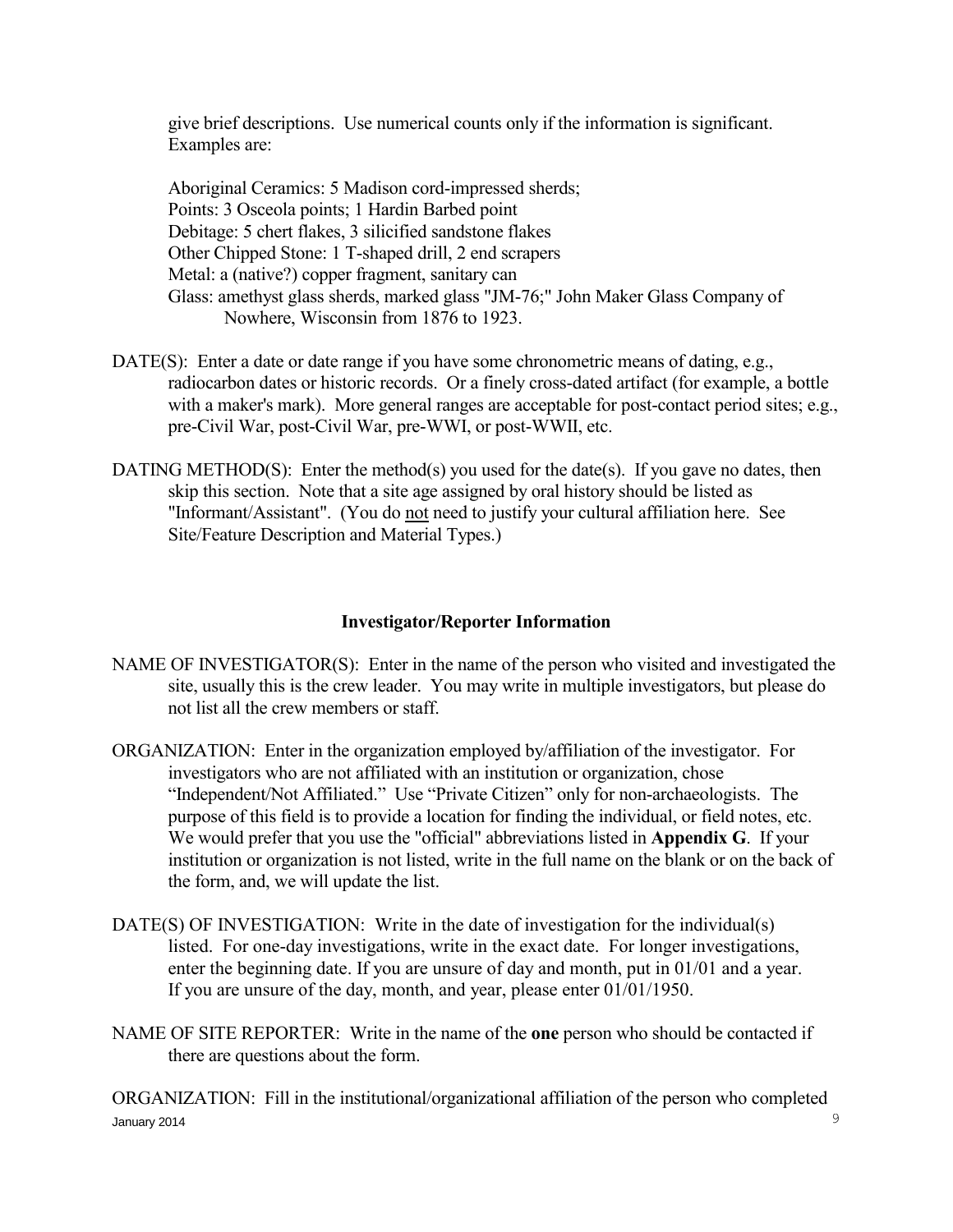the form, and/or the individual who should be contacted if there are questions about the form. See **Appendix G**. Again, if you are not on the list, let us know.

- DATE SITE REPORTED: Write in the date that the form was completed. If you are unsure of day and month, put in 01/01 and a year. If you are unsure of the day, month, and year, please enter 01/01/1950.
- BIBLIOGRAPHIC REFERENCES: Enter the titles of all reports, articles, maps, personal letters, etc. that give relevant information on the site. It is not necessary to list general sources you may have used, e.g., soil surveys and USGS quad maps. This field serves as a bibliography for the site, not as a list detailing a literature search. Enter enough information so that the next researcher can find the report:
	- 1) Any abbreviations need to be self-explanatory.
	- 2) WA for The Wisconsin Archeologist (WA OS= Old Series and WA NS= New Series)
	- 3) ROI for "Reports of Investigations".

 If you could use our standardized citation format we would appreciate it: Last Name, First Name and Name(s). Year. Full Title. Reporting Institution, Report of Investigations #.

 e.g., Overstreet, D.F. 1982. Identification and Evaluation of Logging Industry-Related Cultural Resources, Nicolet National Forest, Wisconsin. Great Lakes Archaeological Research Center, ROI #114.

#### **unpublished manuscripts:**

 Troopleader, S.A. 1943. Boy Scout Excavations at Ft. Nowhere. On file in site files, WHS-OSA Office.

#### **published books:**

 Quimby, G.I. 1960. Indian Life in the Upper Great Lakes. University of Chicago Press, Chicago.

#### **journal articles:**

 Fitting, J.E. and C.E. Cleland. 1969. Late Prehistoric Settlement Patterns in the Upper Great Lakes. Ethnohistory 16:289-302. OR Gerend, A. 1920. WA (OS) 19(3):162. (WA=Wisconsin Archeologist).

- INVESTIGATOR'S RECOMMENDATION: What are your recommendations for additional work at the site? Select all that apply. WHS Staff will use this information to complete the SITE STATUS portion of the record in the database.
- SITE RECORDED FOR: Check the most appropriate category. If it is a compliance case, write in the SHSW/WHS tracking number if you have it: e.g., "93-0001." If you know the Client/Agency number (i.e. WisDOT  $#$  or WDNR  $#$ ), please let us know.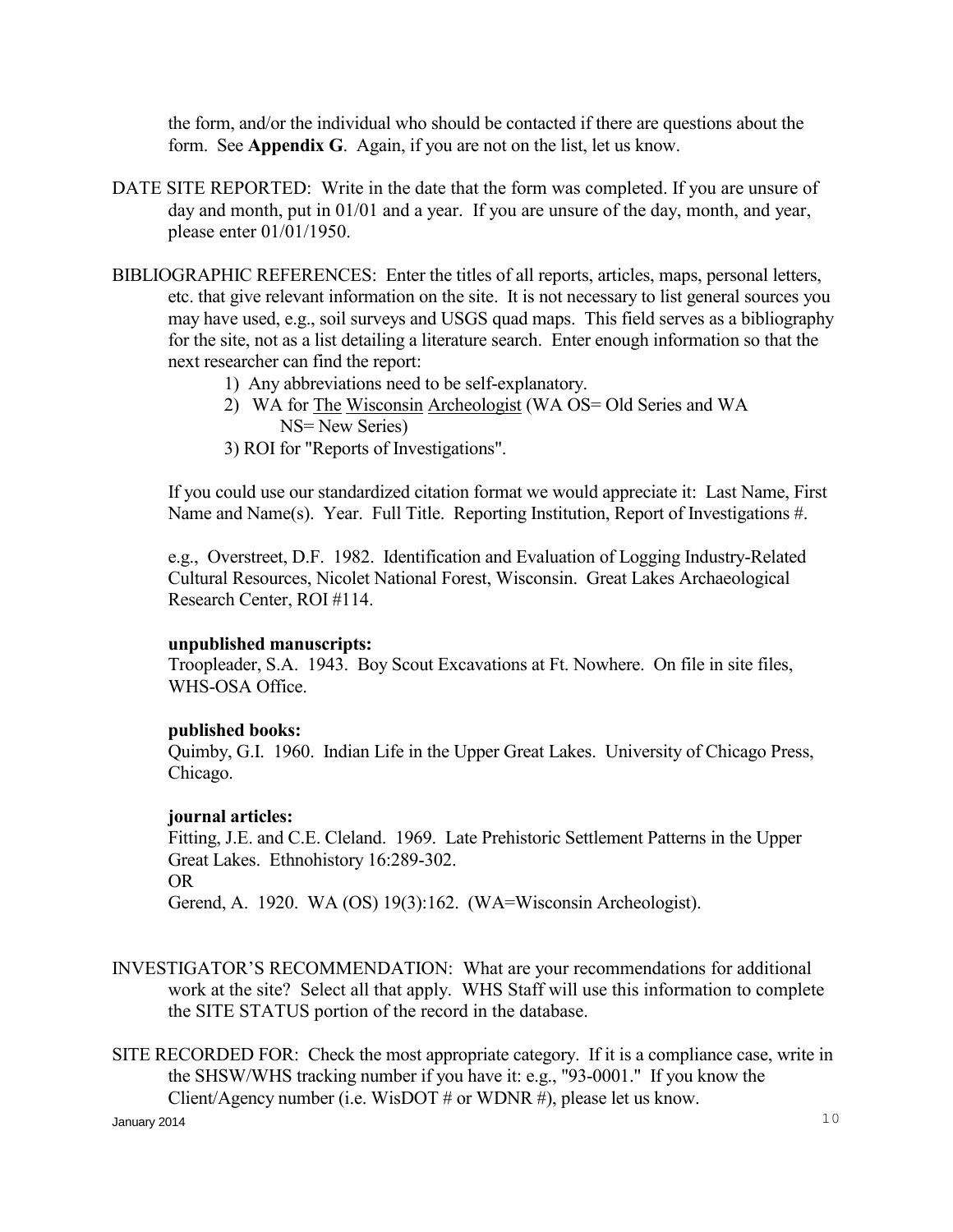#### **Attachments (Maps, Sketches, Photos)**

USGS TOPO MAP: (**Mandatory**) Attach a copy of the portion of the appropriate 7.5' USGS quad. The site shall be marked and labeled with its name (or field number), and USGS quad name. Site boundaries should be drawn as accurate as possible to scale. Do not use symbols or other clip art to denote site location. **Please do not enlarge or reduce the map**.

#### **OPTIONAL ATTACHMENTS**:

- SITE SKETCH MAP: If appropriate, please include a site sketch map with a scale, north arrow, and if possible, tied to a datum or property line. This can be a copy of the field sketch map. These will be included in the on-line database in the future.
- ARTIFACT/FEATURE SKETCH(ES): If you recover or observe a significant artifact or feature (for example, a rock art panel), you may wish to attach a sketch. It is helpful to include the site name or number, the date, a scale, and a short description of what is being depicted (for example, "petroglyph" or "Raddatz point").
- PHOTO(S): If you wish, you may include a photograph (or photocopy of a photograph) of significant artifacts or features. These may be included in the on-line database in the future. It is helpful to include the site name or number, the date, a scale, and a short description of what is being depicted. Digital images are acceptable, but require the following:
	- JPEG formatting

 NO digital processing (cropping, perspective or color corrections) 300 ppi

2.7 megapixel image size

(approximately 5 x 7in *or* 2000 pixels on the longest side)

CONTINUATION SHEETS: If you find that there is insufficient space on the site form to complete an entry, please continue your entry on an attached "Continuation Sheet." Each continuation sheet should have the site name, county, and the date the form was completed. Please identify the heading for your entry.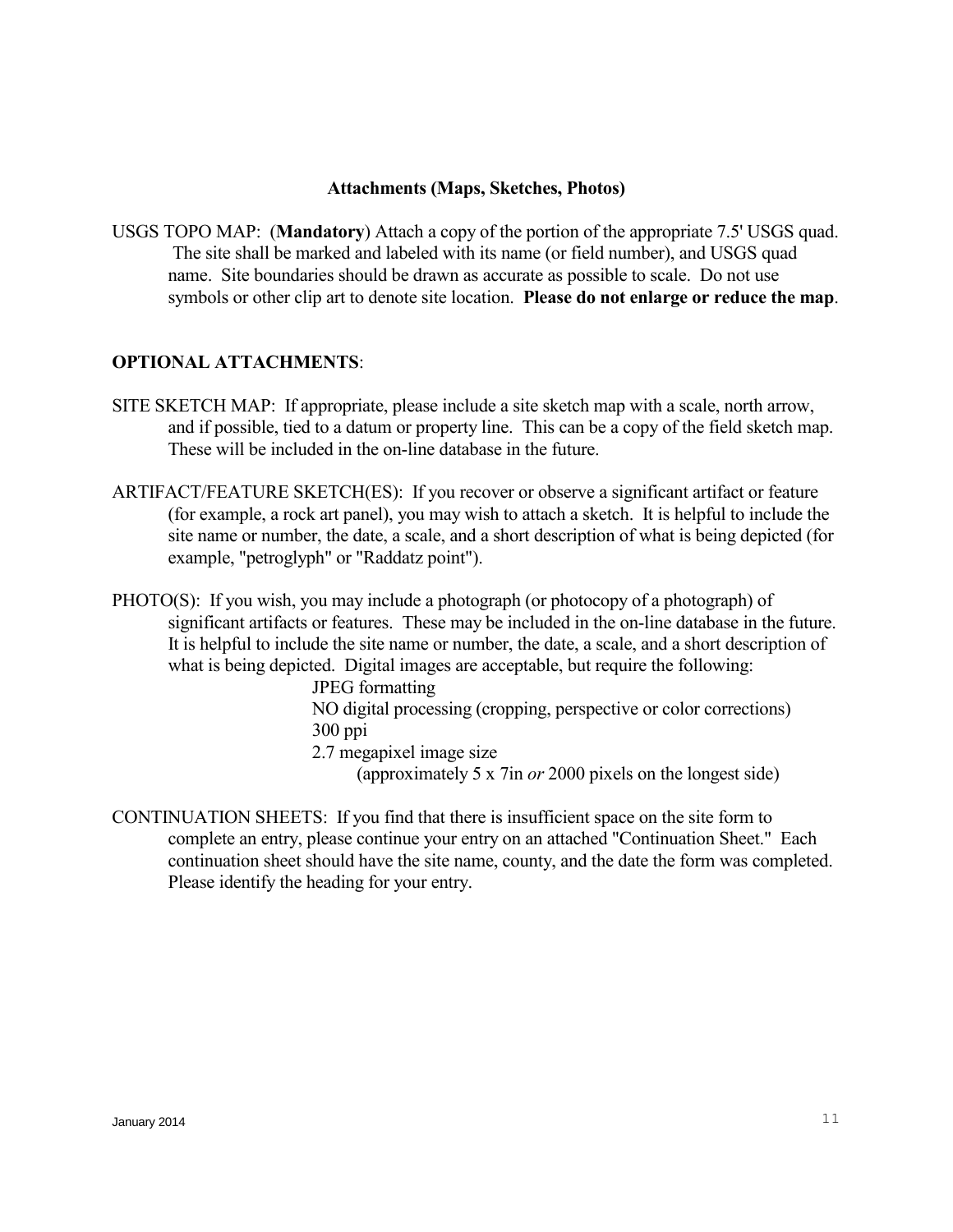#### **APPENDICES**

#### **Appendix A: Two Digit County Designations.**

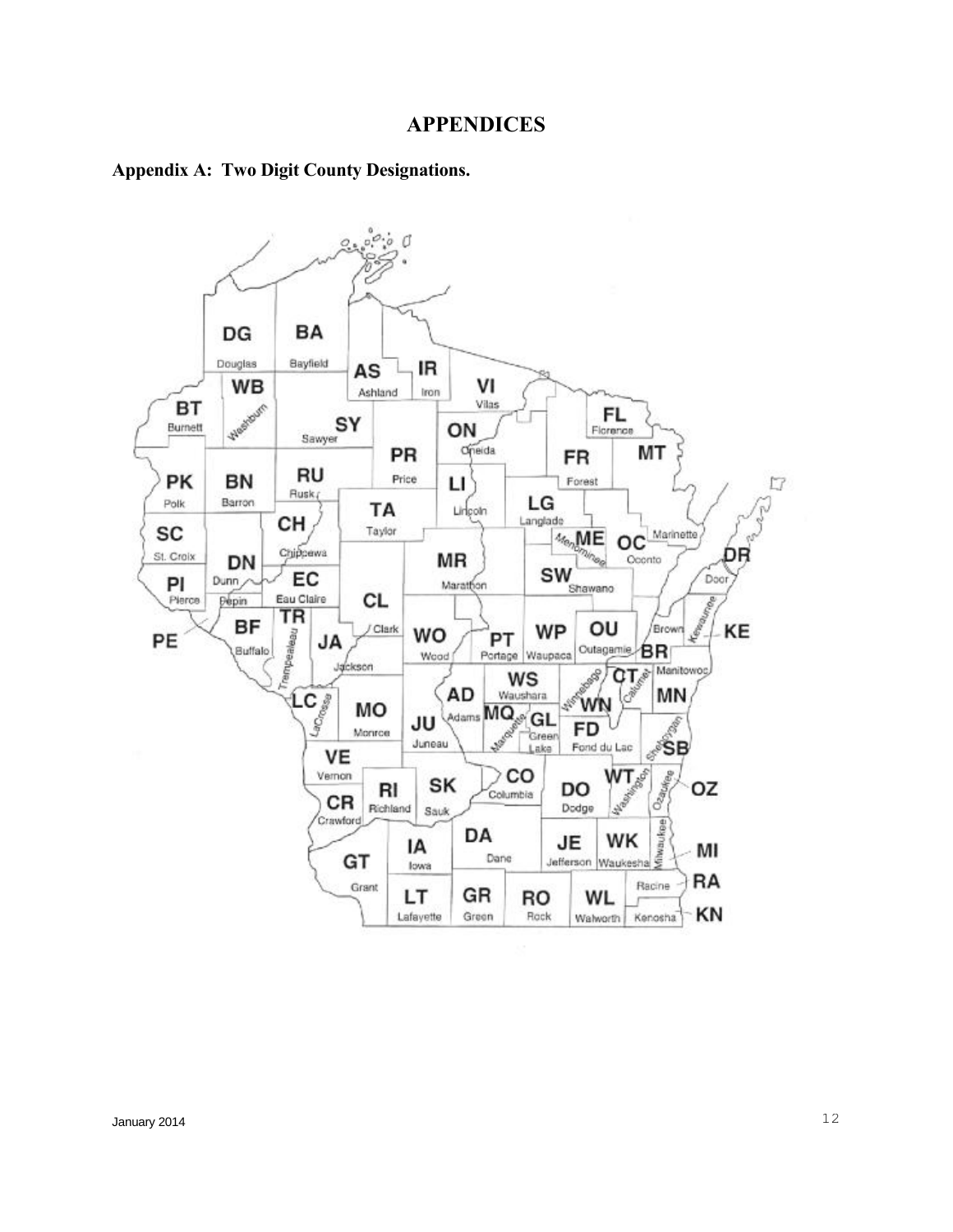# **Appendix B: Determining Quarter Sections.**

Examples of correct quarter section descriptions for seven imaginary sites in the same section:



|                    | NW, SE, NW                                                          |                                                               |
|--------------------|---------------------------------------------------------------------|---------------------------------------------------------------|
| Site B:            | NE, SE, NW; and<br>NW, SW, NE                                       | Site F: SE, NW, SE; and<br>SW, NE, SE; and<br>NW, SE, SE; and |
| $\text{Site } C$ : | SW, SE, NE, NE                                                      | NE, SW, SE                                                    |
| Site D:            | SE, SW, NE; and<br>SW, SE, NE; and<br>NE, NW, SE; and<br>NW, NE, SE | Site G: S1/2, SW, SE; and<br>SW, SE, SE                       |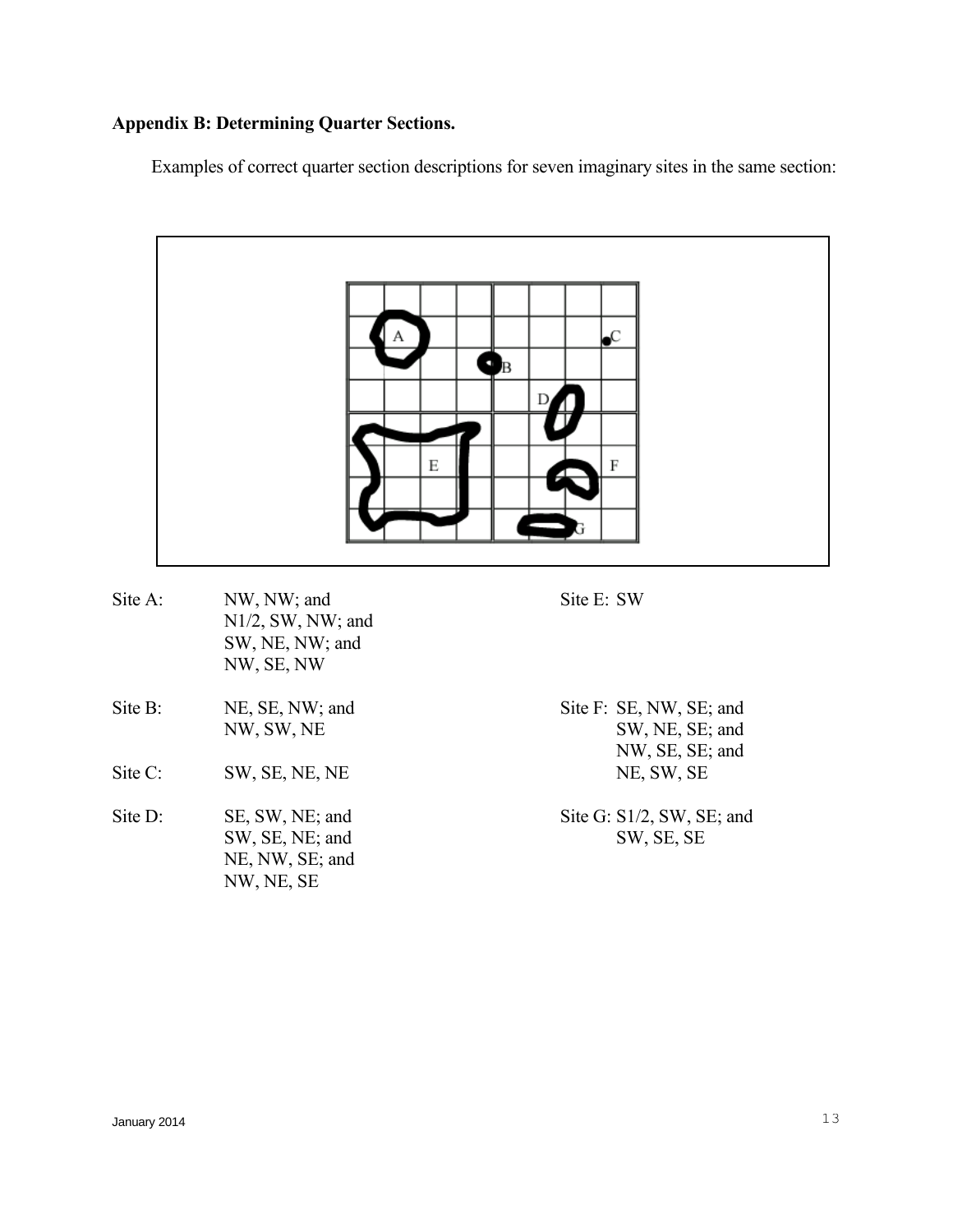#### **Appendix C: Determining UTM's.**

 UTM (Universal Transverse Mercator) is a meter grid. Recording the site location consists of noting:

1-) a zone number. In Wisconsin it is Zone 15 or 16. Check the lower left-hand corner of the USGS quad.

2-) a northing (**7** digits long) (meters north from the southwest corner of the zone block)

3-) an easting (**6** digits long) (meters east from the southwest corner of the zone block).

On USGS maps, the zone is listed in the lower left hand corner, the eastings along the bottom border, and the northings along the side border of the map. UTM ticks are indicated in blue at the map margins and some of the newer maps have complete UTM lines drawn in blue across the map, dividing the map into 1 km by 1 km blocks (start with step 3 below).

- STEP 1: Copy the zone from the bottom left-hand corner of the map. Wisconsin falls into zone 15 (western half of state, west of  $90^{\circ}$  longitude) and zone 16 (eastern half of state, east of  $90^{\circ}$ longitude).
- STEP 2: EASTING- [A six digit number] The first three digits of the easting are listed at the tick mark. To determine the final three digits, align one axis of a UTM template with the northsouth UTM line and the other through your point (center of the site). If the UTM line is not on the map, you can pencil it in or hold a ruler across the tics. The scale on the template should read left to right. The template is marked in 20 meter increments- estimate to the nearest 10 meters.
- STEP 3: NORTHING- [A seven digit number] The first four digits of the northing are listed at the tick mark. To determine the final three digits, align one axis of a UTM template with the eastwest UTM line and the other through your point (center of the site). The scale on the template should read from lower to upper. The template is marked in 20 meter increments- estimate to the nearest 10 meters.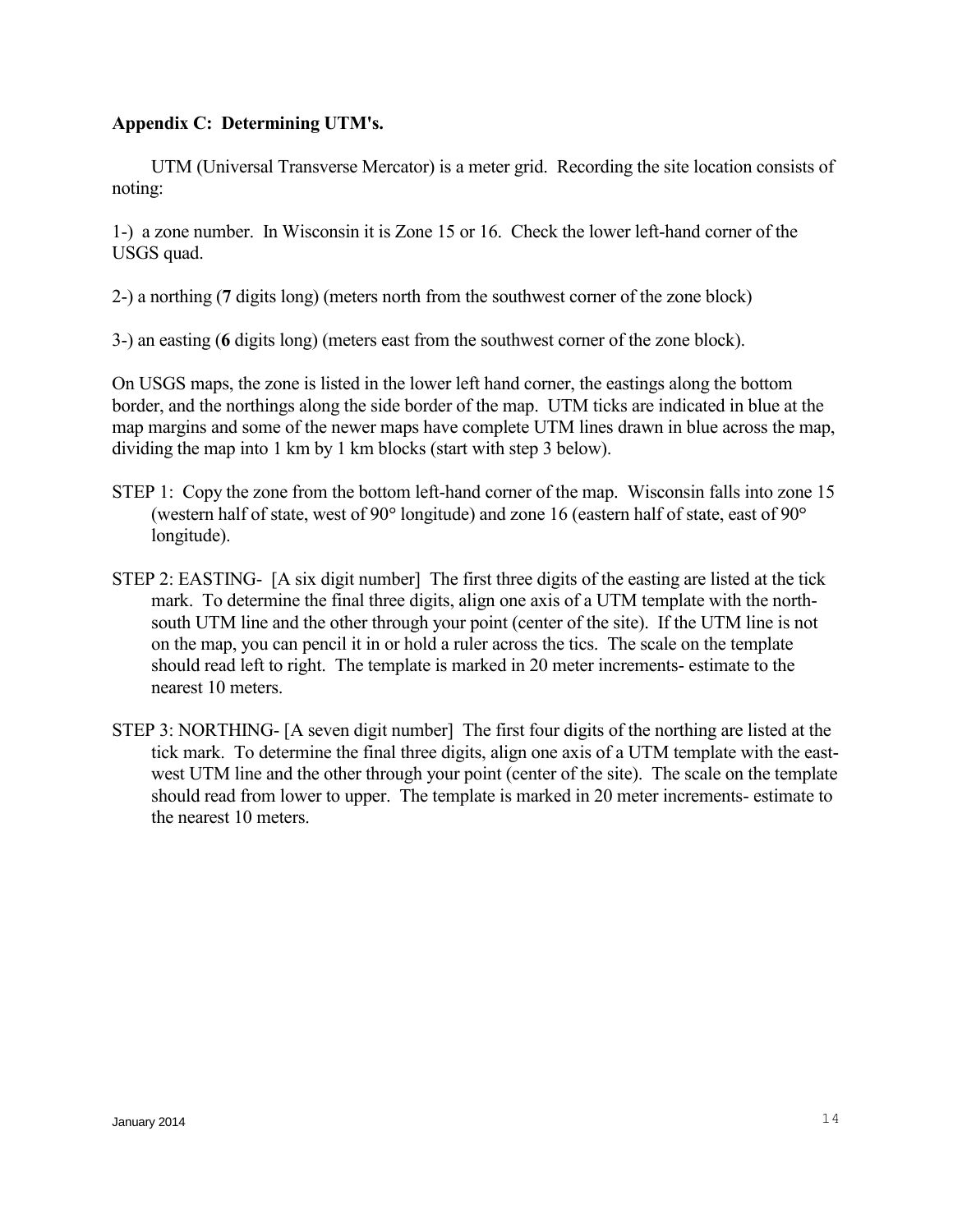#### **Appendix D: Site Type Definitions.**

Abandoned Community sites- the remains of post-contact abandoned towns or villages, for example, "ghost towns" or "abandoned Indian communities." This includes post-contact sites that might be included under the "Campsite/village" category if pre-contact.

Cabin/homestead-- a structure or structural remnant of a house or home.

- Cache/pit/hearth-- a small artificial pit or depression thought to represent a cache pit, refuse pit, hearth basin, etc.
- Campsite/village-- any surface or subsurface scatter which includes more than chipped stone artifacts (for example, ground stone, aboriginal ceramics, fire-cracked rock, or a hearth feature). If only lithics are present, see "Lithic Scatter."

Cave/rockshelter-- a site located under a rock outcrop or in a cave.

- CCC/WPA site-- any site affiliated with depression-era public works, such as worker's camps and the products of their work (shelters, lookout stations, etc.).
- Cemetery/burial-- any location where human remains are buried. These are non-mound burials. If non-mounded burials are present at a mound site, use this category and the appropriate mound categories.

Church/Mission--a building or place of worship.

Commercial- any building or feature related to commercial activity. For example, general store, store, restaurant, hotel, motel, stills, taverns.

- Corn hills/garden beds-- an area presumed to have been the location of ancient horticulture or agriculture including corn hills, ridged fields, etc.
- Cultural Landscape- a landscape that has been fashioned from a natural landscape by a cultural group. These landscapes may be designed and created intentionally by man or they may be areas, which may be valued because of the "religious, artistic or cultural associations of the natural element" (UNESCO 2005).
- Cultural Site-- a location that is important because of its association with cultural practices or beliefs of a living community that are rooted in that community's history, and that are important in maintaining the continuing cultural identity of the community. This site type designation should be used for a Traditional Cultural Property (TCP) that has NOT been listed on the National Register of Historic Places as a TCP (Parker and King 1994).
- Dam/historic earthwork-- any structure composed of earth, stone or concrete and presumed historic in origin. This includes dams, artificial levees, pond impoundments, etc. but not mounds.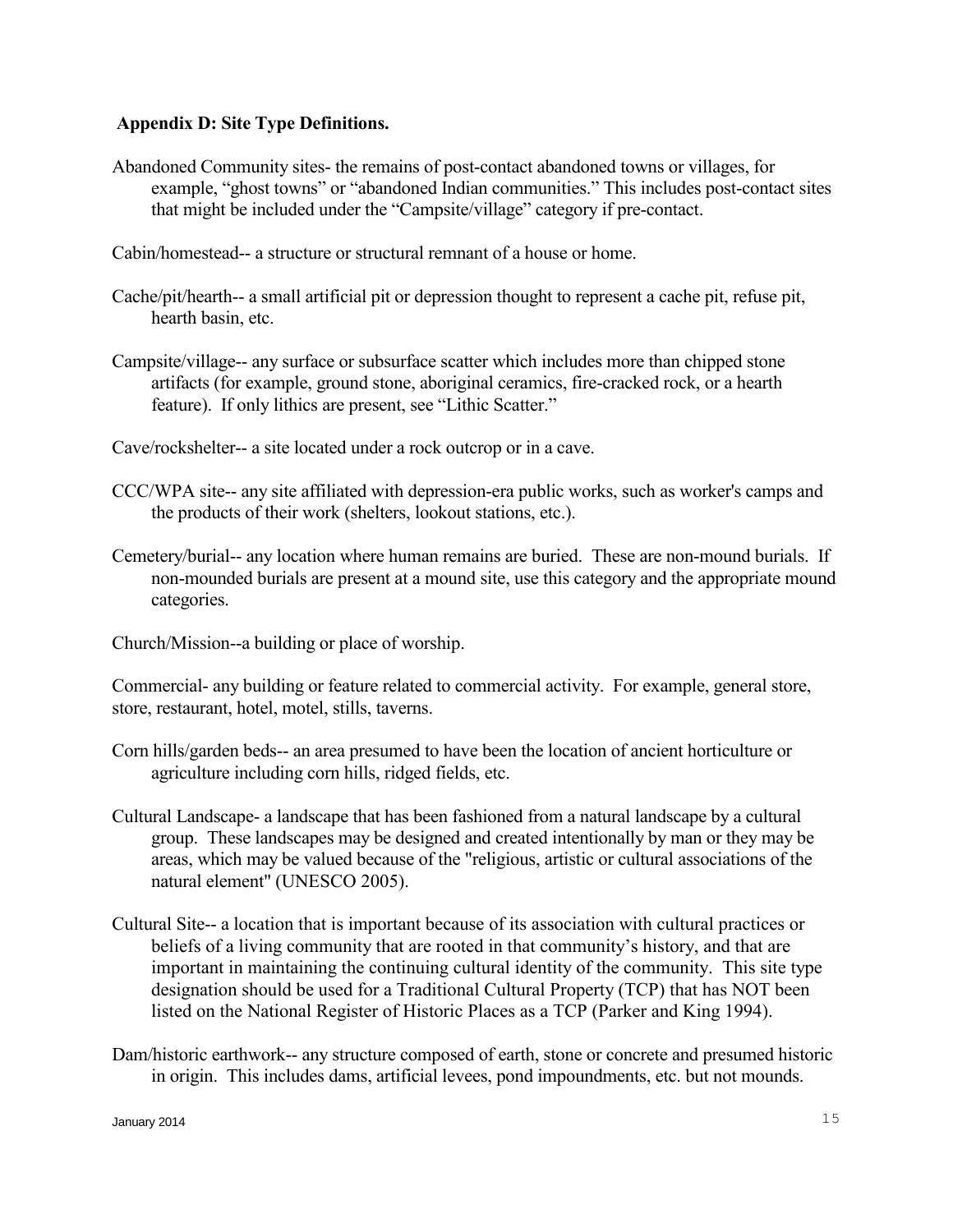- Dance Ring- sites that appear as low circular earthen berms that may have irregular openings/entrances. Many were surrounded by a fence and historic images depict benches or seats around the circles.
- Dock/pier/crib--a structure built into a body of water and used as a landing, or anchorage, for ships/boats, e.g. breakwaters.
- Enclosure/earthworks-- any structure composed primarily of earth and presumed pre-contact or of unknown antiquity that is not a mound. This includes enclosures, intaglios, etc. but not dams or artificial levees.
- Experimental--archaeological deposits resulting from experimental archaeological activities, e.g. lithic reduction, pottery production, etc. The 50 year old rule does not apply.
- Farmstead-- remnants of a farm. This could include structural elements such as houses, barns, silos, chicken coops, machine sheds, privies, and machine sheds, as well as gardens and orchards.
- Fish weir/trap-- a submerged or once-submerged arrangement of stones or wooden stakes/logs that formed a fish-trapping structure, such as a dam or weir.
- Foundation/depression-- the base or supporting part of an unidentified structure or a hollow created by cultural processes that is thought to be the former location of a structure.
- HCM concentration-- concentration of historic cultural material that does not fit a more specific site type. This includes surface scatters of historic artifacts, dumps, and abandoned equipment. Please use this sparingly and only after all attempts to identify the function of the site have failed.
- Ice House--structures and features associated with the ice industry.
- Industrial- any post-contact structures or features relating to manufacturing or industry, for example, factories, slaughter houses, oil, brine or gas drilling, smelters. Please note that kilns and mills have their own categories.
- Isolated find-- a single isolated artifact.
- Kill site/bone bed-- location of an animal kill or butchery station or any other concentrated accumulation of animal bones.
- Kiln-- any remnant of a kiln used to fire pottery, or to produce lime, etc.
- Lithic scatter-- any surface or subsurface scatter consisting only of chipped stone artifacts (i.e. nondiagnostic artifacts), which does not fit the definition for a Workshop site.
- Logging camp-- any feature, set of features, or artifact concentration marking the remains of a camp (impermanent occupation) associated with the logging industry.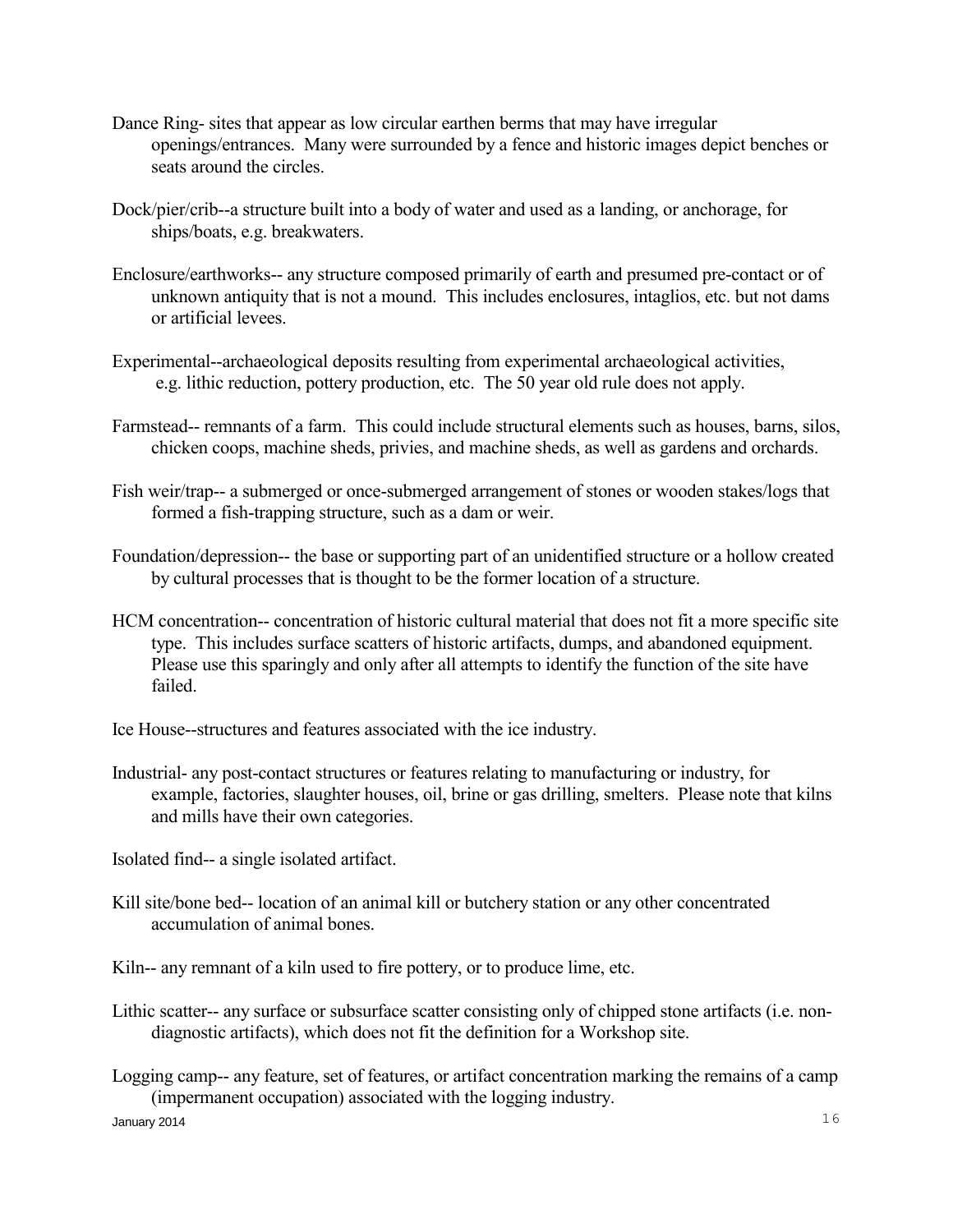Military site-- any historic site associated with military activity, such as a forts or battlefields.

Mill/sawmill-- a structure or series of structures (or remnants thereof) known to represent a saw mill, or grain mill, etc).

Mine-- a post-contact pit or excavation into the earth from which mineral substances are taken

Mound—a pre-contact human-built earthwork consisting of a discrete mound of heaped or shaped earth. Please specify type (conical, linear, effigy, or other).

 Conical: dome-shaped and circular to near-circular outline, may have flattened top Linear: long embankment shaped mound, or at least twice as long as it is wide Effigy: mound in the shape of an animal, bird, or human being Other: all other geometric mounds, such as oval, compound, cross-shaped, etc.

 If mounds are surrounded by a ditch or embankment, code "Enclosure/earthwork" also. Use "Enclosure/earthwork" for all historic constructions.

- Non-Arch. Feature- natural features such as natural "mounds," "embankments," or other features that have been mis-represented as being man-made when they are not. This category should be used sparingly and only to refer to a feature that has been erroneously published or publicized as an archaeological site.
- Paleontological-- An isolated find or a significant accumulation of bone. Evidence of human activity does not need to be present, but the sites should date to the initial human appearance in Wisconsin, particularly Pleistocene megafauna that were the prey of early human occupants of the state such as mammoth, mastodon, and barren ground caribou.
- Quarry -- a location used for the procurement of raw materials (chert, limestone, gravel, etc.).
- Recreational- any post-contact structure or site that is related to recreational activities, for example, resorts, state and/or federal park buildings, ski hill/toboggan runs, camp sites, boat landings, or beach changing houses.
- Redeposited Artifacts—artifacts that have been redeposited from their original location, i.e., they are contained in fill brought to the location from elsewhere.
- Rock art-- any carved, incised, ground, pecked, or painted designs (pictographs and petroglyphs) on rock outcrops or boulders.
- Rock feature/petroform-- any pre or post contact feature consisting of arranged but unmortared and unaltered stones, including rock alignments, cairns, stone walls, boulder mosaics, stone effigies, stone circles ("tipi rings"), etc. See also Fish weir.
- School/Government- the remains of a school, town hall, administrative building, jail or other governmental related facility.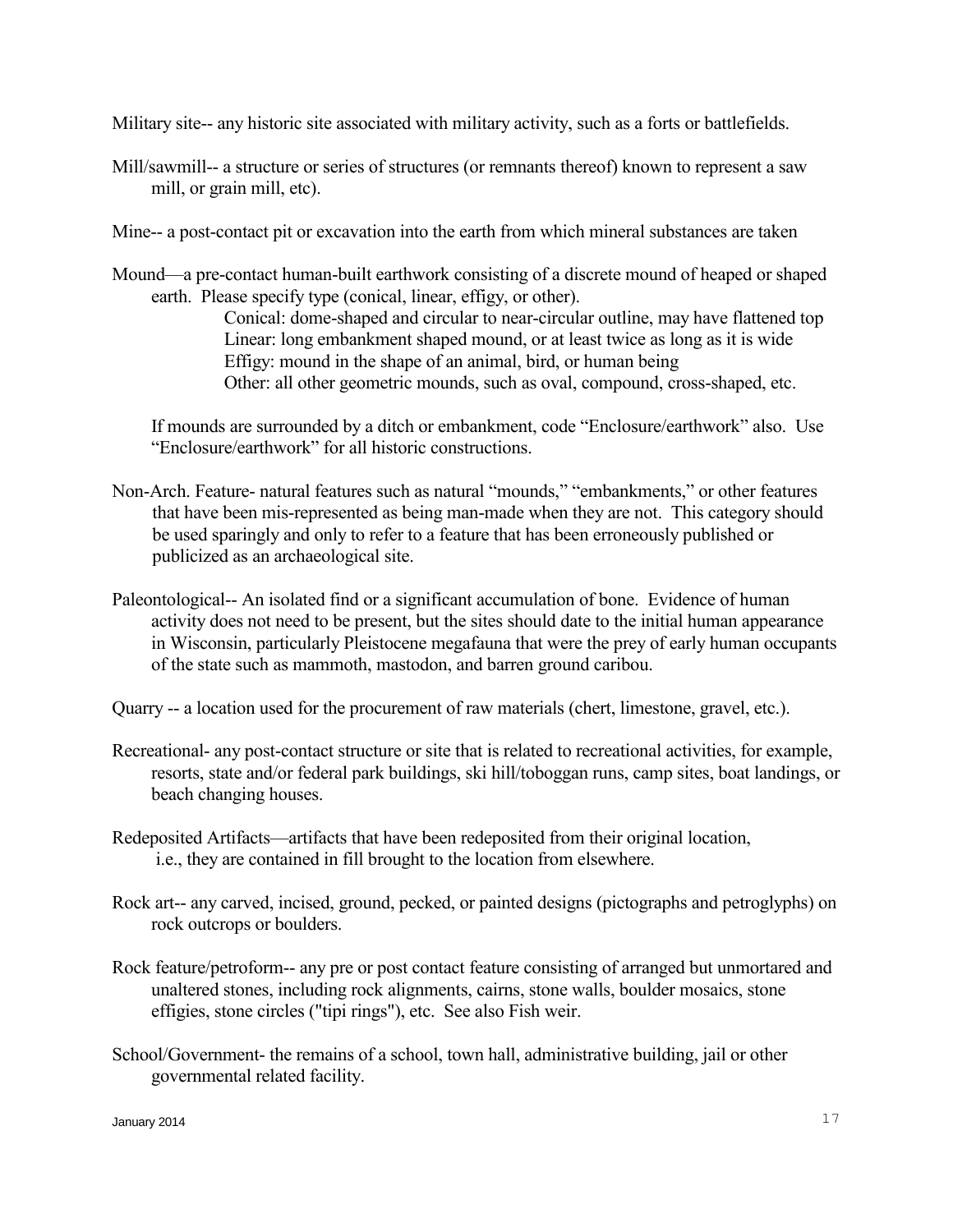Shell midden-a large accumulation of shell.

Shipwreck-- any abandoned ship or boat or remnant thereof.

Sugar bush-- a site whose major purpose was the extraction of maple syrup.

Tower-- any non-domestic elevated structure, such as a fire tower or remnant thereof.

- Trading/fur post-- a structure or series of structures (or remnants thereof) known to represent an historic post (historic research required).
- Traditional Cultural Property--A TCP is defined as a location that is significant "because of its association with cultural practices or beliefs of a living community that are rooted in that community's history, and are important in maintaining the continuing cultural identity of the community" and that is listed on the National Register of Historic Places (Parker and King 1994).
- Transportation site-- any site whose major purpose is to facilitate transportation. This type is intended to include trails, railroads, canals, plank roads, etc., as well as, transportation-related structures (railside elevators, depots, etc.). This does not include vehicles or shipwrecks.

Unknown-only to be used when the nature of a site is truly a mystery. Should be used rarely.

Well- a pit or hole sunk into the earth to reach a supply of water, oil, brine, or gas.

Workshop site-- a site whose major purpose was the intensive production of chipped stone artifacts (as opposed to a small hunting station or retooling locus where some lithic reduction occurred).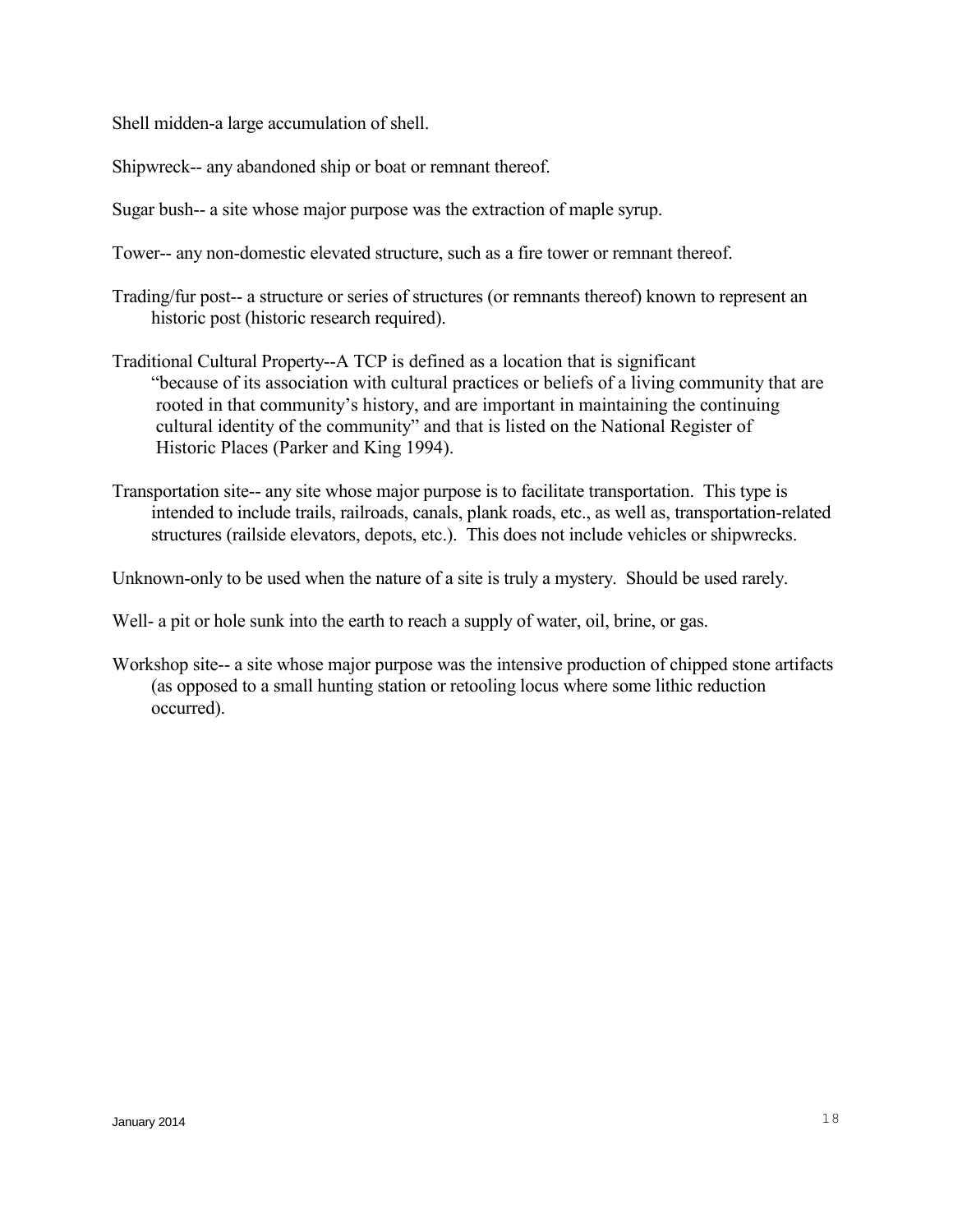#### **Appendix E: Descriptions for Cultural Affiliation.**

 Brief descriptions and examples of cultural complexes listed on the site form are presented below. These short notes are not exhaustive, nor are they meant to dictate how the researcher should determine temporal/cultural/study unit affiliation.

PALEO-INDIAN-- a cultural tradition commonly thought to consist of mobile bands who depended on the hunting of big game, particularly Pleistocene megafauna such as mammoth, mastodon, and barren ground caribou. Paleo-Indian is commonly recognized on the basis of diagnostic projectile point styles.

 Early Paleo-Indian includes fluted point complexes such as Clovis and Folsom. See R. Mason (1997) and references therein.

- Late Paleo-Indian includes unfluted point complexes with styles similar to Scottsbluff, Eden, Agate Basin, Angostura, etc. See R. Mason (1986) and references therein.
- ARCHAIC-- a cultural tradition commonly thought to consist of generalized hunter-gatherers who did not use pottery, nor construct burial mounds (Stoltman 1997). Archaic is commonly recognized on the basis of diagnostic projectile point styles.
	- Early Archaic includes points types like Hardin Barbed, Thebes, Dovetail, etc. See Stoltman (1997) and references therein.
	- Middle Archaic includes the Old Copper complex and point types like Raddatz, Osceola, etc. See Stoltman (1997) and references therein.
	- Late Archaic includes the Red Ocher complex and point types like Durst, Turkeytail, etc.. See Stoltman (1997) and references therein.
- WOODLAND-- a cultural tradition commonly thought to consist of hunter-gatherers and horticultural peoples who made pottery and constructed earthworks. Woodland is commonly recognized on the basis of diagnostic pottery and projectile point styles. Early Woodland includes the Prairie phase, Waubesa points, etc. See Stevenson et al.
	- (1997) and references therein.
	- Middle Woodland includes the Millville phase, Trempealeau phase, Nokomis phase, Hopewell ware, etc. See Salzer (1997) and references therein.
	- Late Woodland includes Effigy Mound Culture, Madison cord-impressed pottery, etc. See Stevenson, et. al. (1997) and references therein.
	- Initial and Terminal Woodland are intended for the northern part of the state where the usual Early-Middle-Late subdivisions are difficult to apply. Terminal Woodland includes Arvilla focus, Clam River focus, Blackduck phase, Wanikan culture, etc. See Stevenson, et. al. (1997). Terminal Woodland may also apply in the southern part of the state for Collard Ware sites (Stoltman and Christensen 2000)
- MIDDLE MISSISSIPPIAN-- a cultural tradition commonly thought to consist of farmers from south of Wisconsin who used distinctive ceramics. It is recognized in Wisconsin primarily at the Aztalan site and near Trempealeau, but otherwise largely on the basis of diagnostic ceramics, such as Ramey Incised.

 $J$ anuary 2014  $19$ UPPER MISSISSIPPIAN/ONEOTA-- a cultural tradition commonly thought to consist of farmers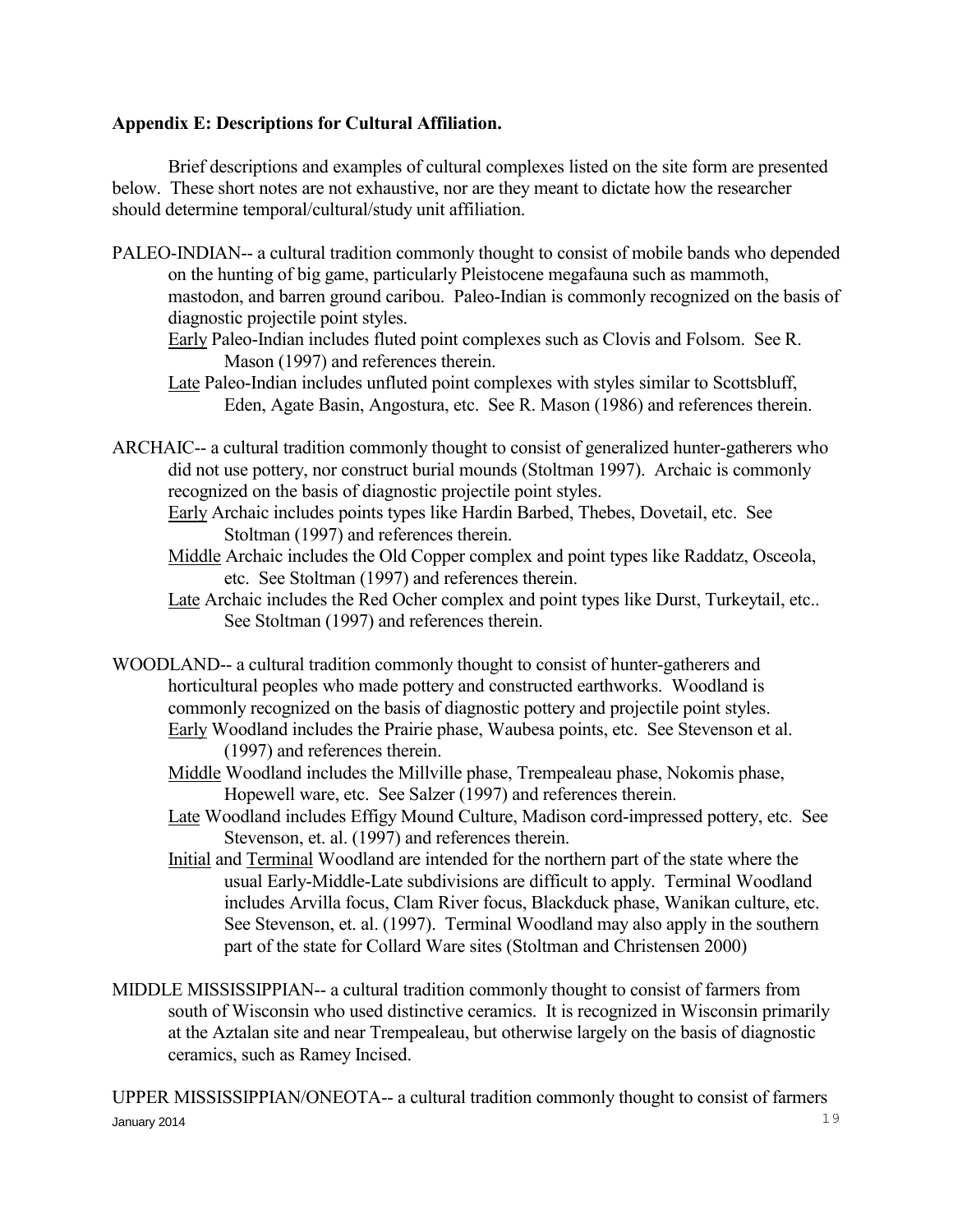who used distinctive shell-tempered ceramics. It is recognized largely on the basis of diagnostic ceramics. Oneota includes the Grand River phase, Lake Winnebago phase, Orr phase, etc. See Gibbon (1986), Overstreet (1989), Stevenson and Boszhardt (1993), and references therein.

- LATE PRE-CONTACT-- is defined to include Late Woodland, Terminal Woodland, Middle Mississippian, and Oneota study units. The Late Pre-Contact period is characterized by a number of artifacts that cannot be affiliated with a specific culture or study unit because they were so widely used (for example, unnotched triangular arrow points).
- POST-CONTACT AMERICAN INDIAN-- a study unit including Native American cultures from the protohistoric and post-contact periods. This study unit is recognized largely on the basis of diagnostic artifacts and historic records. Historic Indian diagnostic artifacts include glass trade beads, metal arrow points, trade silver, etc. See C. Mason (1997) and references therein.
- EURO-AMERICAN-- a study unit including all historic period non-Indian immigrants to Wisconsin. See Birmingham et al 1997.
- UNKNOWN a study unit including archaeological sites where the recovered artifacts and other sources of information are not temporally or culturally diagnostic.

 Pre-Contact -- a study unit including all pre-contact period sites that cannot be affiliated with a more specific unit. This study unit is recognized primarily on the basis of artifacts that are unquestionably Native American in origin, but of unknown age, such as chert flakes, ground stone, etc.

 Post-Contact -- a study unit including all proto-historic and historic period sites that cannot be affiliated with either Indian or Euro-American cultural groups. This study unit is recognized primarily on the basis of temporally diagnostic but not culturally diagnostic artifacts, such as gunflints, clay pipes, etc.

Indeterminate – At some point in time, some one did something at the site.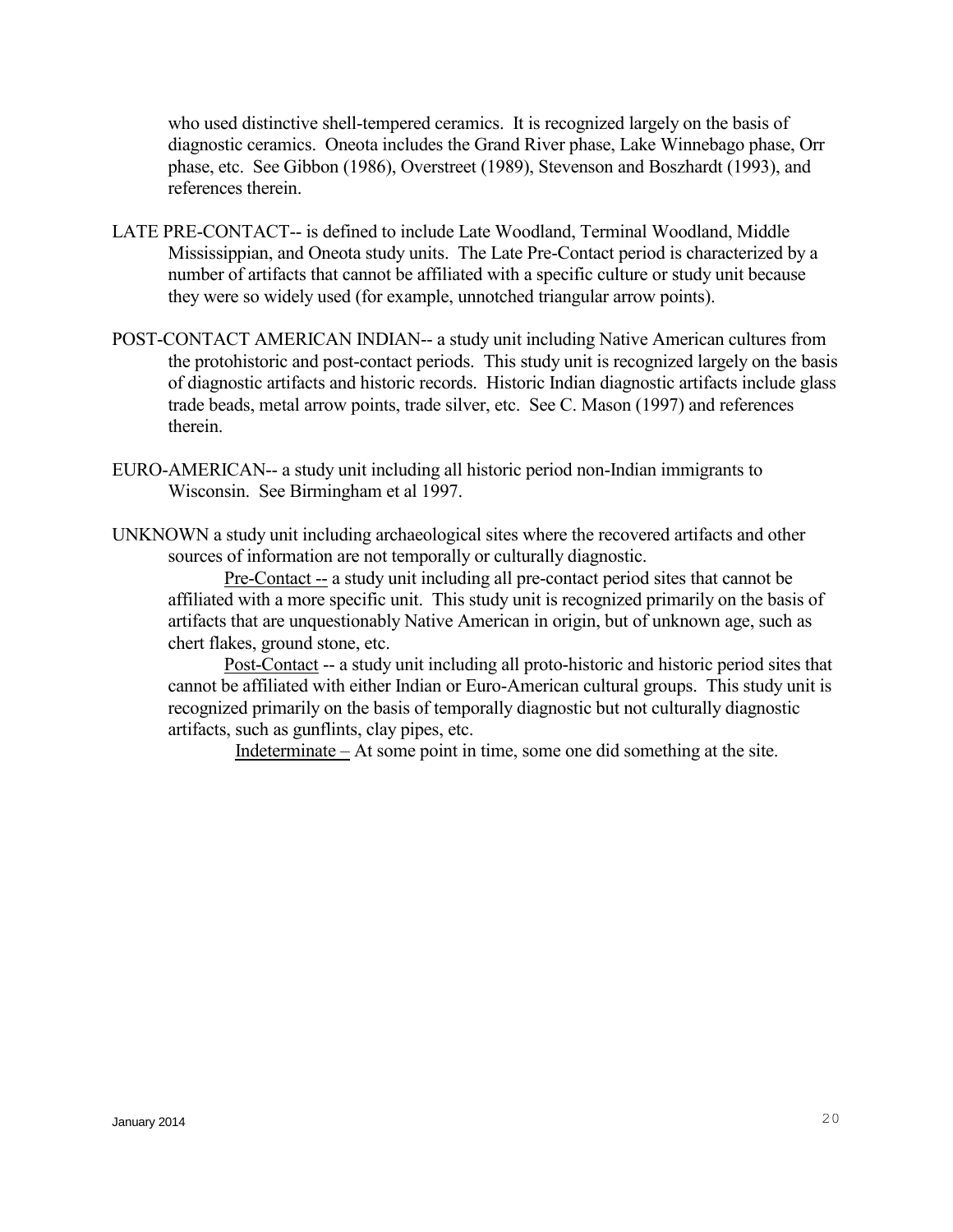#### **Appendix F: A list of Archaeological Phases/Complexes and Tribes/Ethnic Groups.**

#### **Phases/Complexes**

January 2014  $\sim$  21 Adams phase Squirrel River phase Blackduck St. Croix phase Brice Prairie phase Sterling phase Burnt Rollways phase Trempealeau phase Chesrow complex Wanikan-Sandy Lake phase Clam River phase Waukesha phase Classic Horizon Oneota Zarling phase Developmental Horizon Oneota Durst phase Early Historic period Eastman phase Edelhardt phase Effigy Mound complex Emergent horizon Oneota Flambeau phase Grand River Oneota Heins Creek phase Horicon phase Indian Isle phase Kekoskee phase Koshkonong phase Oneota Lake Winnebago phase Oneota Lakes phase Lane Farm phase Late Historic/British Fur Trade Lewis phase Lohmann phase McKern phase Mero complex Middle Historic period Millville phase Minocqua phase Nokomis phase North Bay phase Old Copper complex Pammel Creek phase Prairie phase Preston phase Proto-Contact Raddatz phase Red Cedar Phase Red Ochre complex Silvernale phase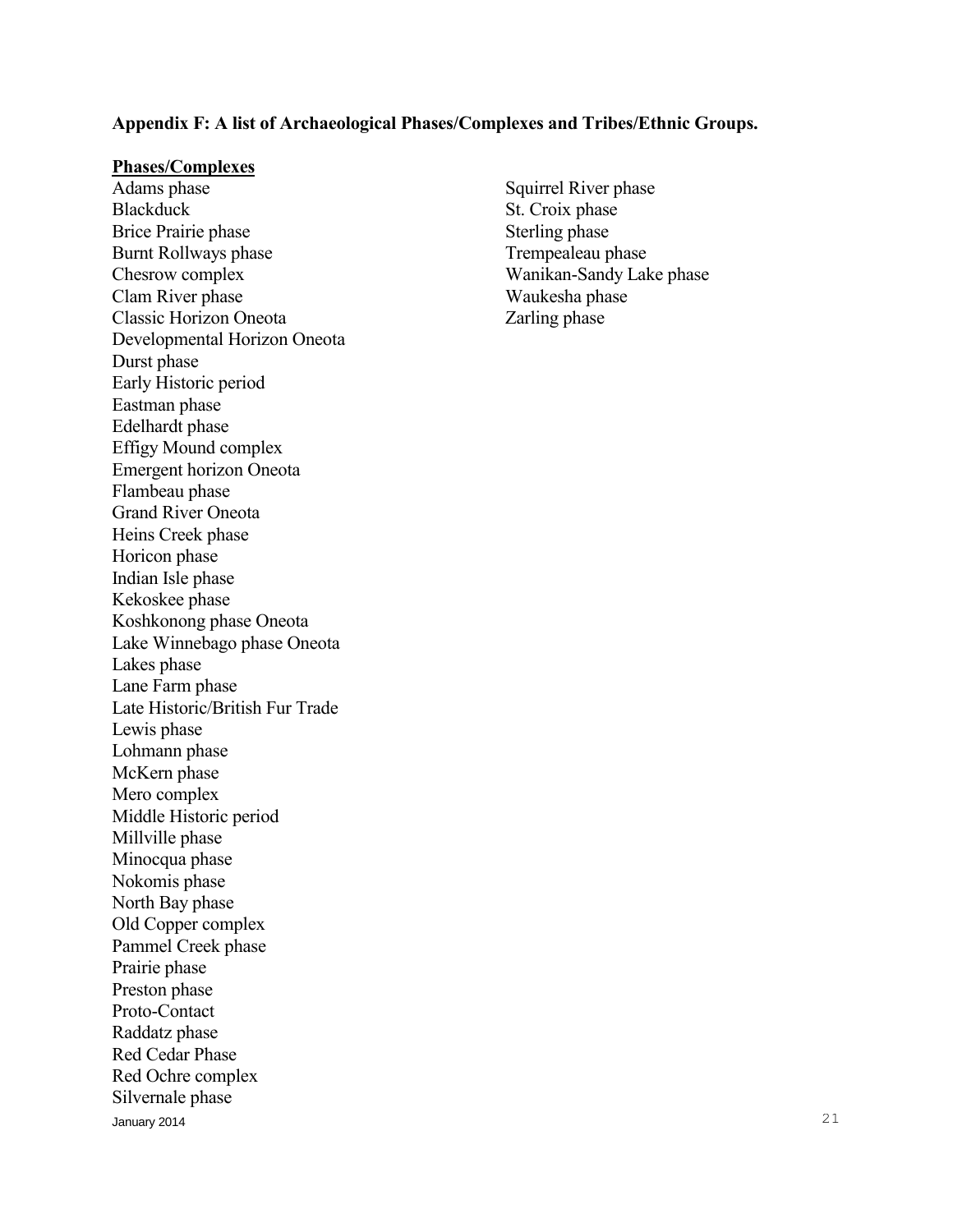## **Tribes/Ethnic Groups**

Afro-American British/English Brothertown/Mohegan-Pequot Chippewa/Ojibwe East Asian Eastern Dakota Eastern European Fox/Meskwaki French/Canadian German Ho-Chunk Huron-Petun Irish Kickapoo Menominee Oneida Otttawa/Odawa Potawatomi Sauk/Sac Other Scandinavian Stockbridge/Munsee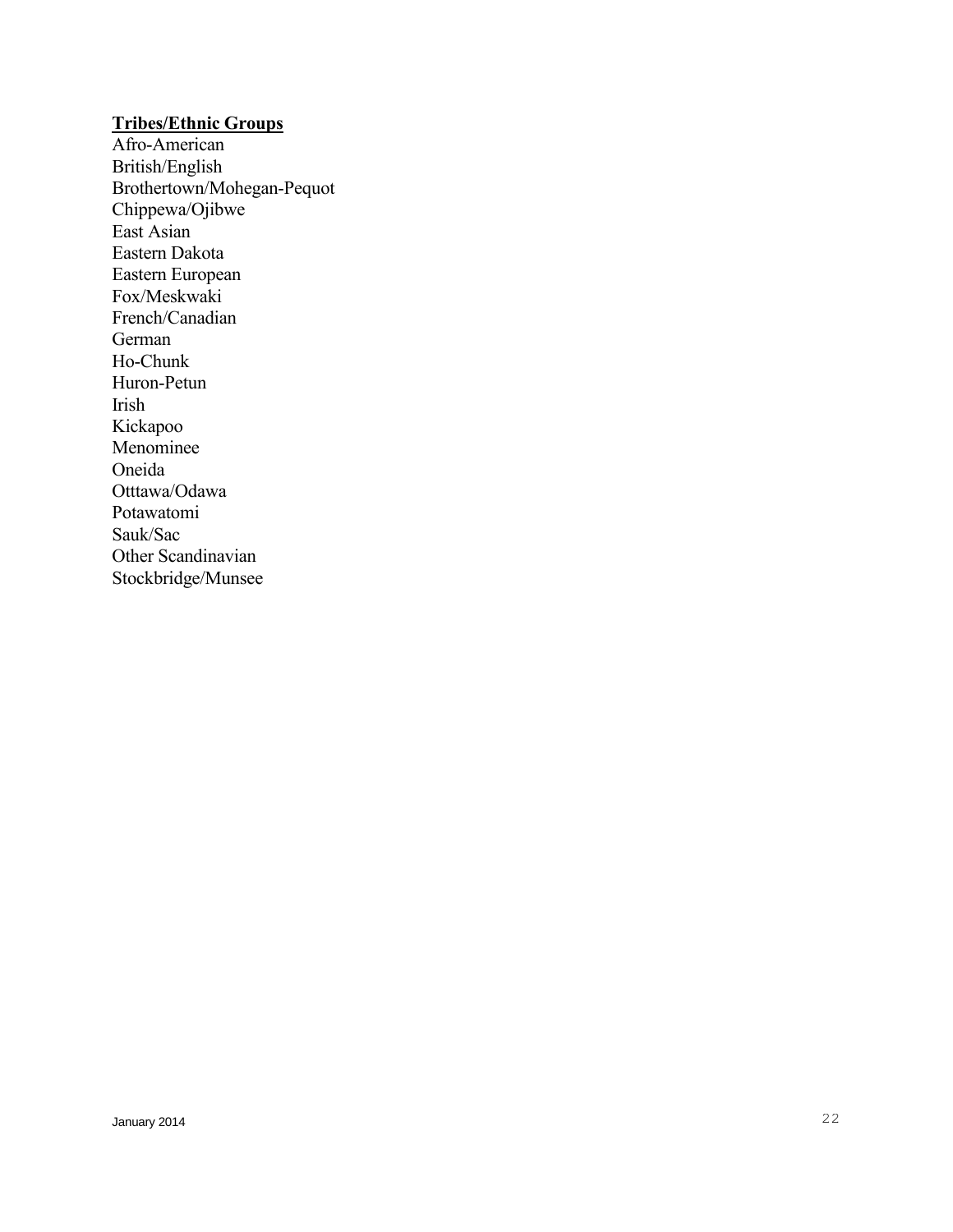# **Appendix G: Abbreviations for Institutional Affiliation.**

## **Code .............. Institutional Affiliation**

| AECOMAECOM   |                                                               |
|--------------|---------------------------------------------------------------|
|              | ARGAmerican Resources Group, Ltd.                             |
|              | <b>ACRAndrews Cultural Resources</b>                          |
|              | AVSISArchaeological and Vegetation Surveys and Impact Studies |
|              | ACSArchaeological Consulting and Services                     |
|              | ARIArchaeological Research Inc.                               |
|              | ARSArchaeological Research Services                           |
|              | ACAugustana College                                           |
|              | AVDAVD Archaeological Services Inc.                           |
|              | THPO-BRBad River Band of Lake Superior Chippewa THPO          |
|              | BCABear Creek Archaeology, Inc.                               |
|              | BCBeloit College                                              |
|              | BRABlack River Archaeology                                    |
|              | BLOBlondo Consulting, LLC                                     |
|              | BIC Braun Intertec Corp.                                      |
|              | BABrockington and Associates, Inc.                            |
|              | BrCHSBrown County Historical Society                          |
| BRWBRW, Inc. |                                                               |
|              | BIABureau of Indian Affairs                                   |
|              | BLMBureau of Land Management                                  |
|              | BtCHSBurnett County Historical Society                        |
|              | BZBZ Engineering                                              |
|              | CARCenter for Archaeological Research, Marquette University   |
|              | CRACenter for Research Archaeology, UW-La Crosse              |
|              | CWACenter for Wisconsin Archaeology, UW-Baraboo/Sauk Co.      |
|              | CMNCollege of Menominee Nation                                |
|              | CACommonwealth Associates, Inc.                               |
|              | CCRGCommonwealth Cultural Resource Group                      |
|              | DWDiscovery World                                             |
|              | DACDuluth Archaeology Center                                  |
|              | EBIEBI Consulting                                             |
|              | EDGEEdge Consulting Engineers                                 |
|              | ECCEnvironmental Compliance Consultants, Inc.                 |
|              | ERMEnvironmental Resource Management                          |
|              | ESMEnvironmental Services Management                          |
|              | FCRSFlorin Cultural Resource Services                         |
|              | THPO-FCPForest County Potawatomi Community THPO               |
|              | FMALFort McCoy Archaeological Laboratory                      |
|              |                                                               |
|              | GAGarrow and Associates Inc.                                  |
|              | GILGilmore Consulting                                         |
|              | GLARCGreat Lakes Archaeological Research Center               |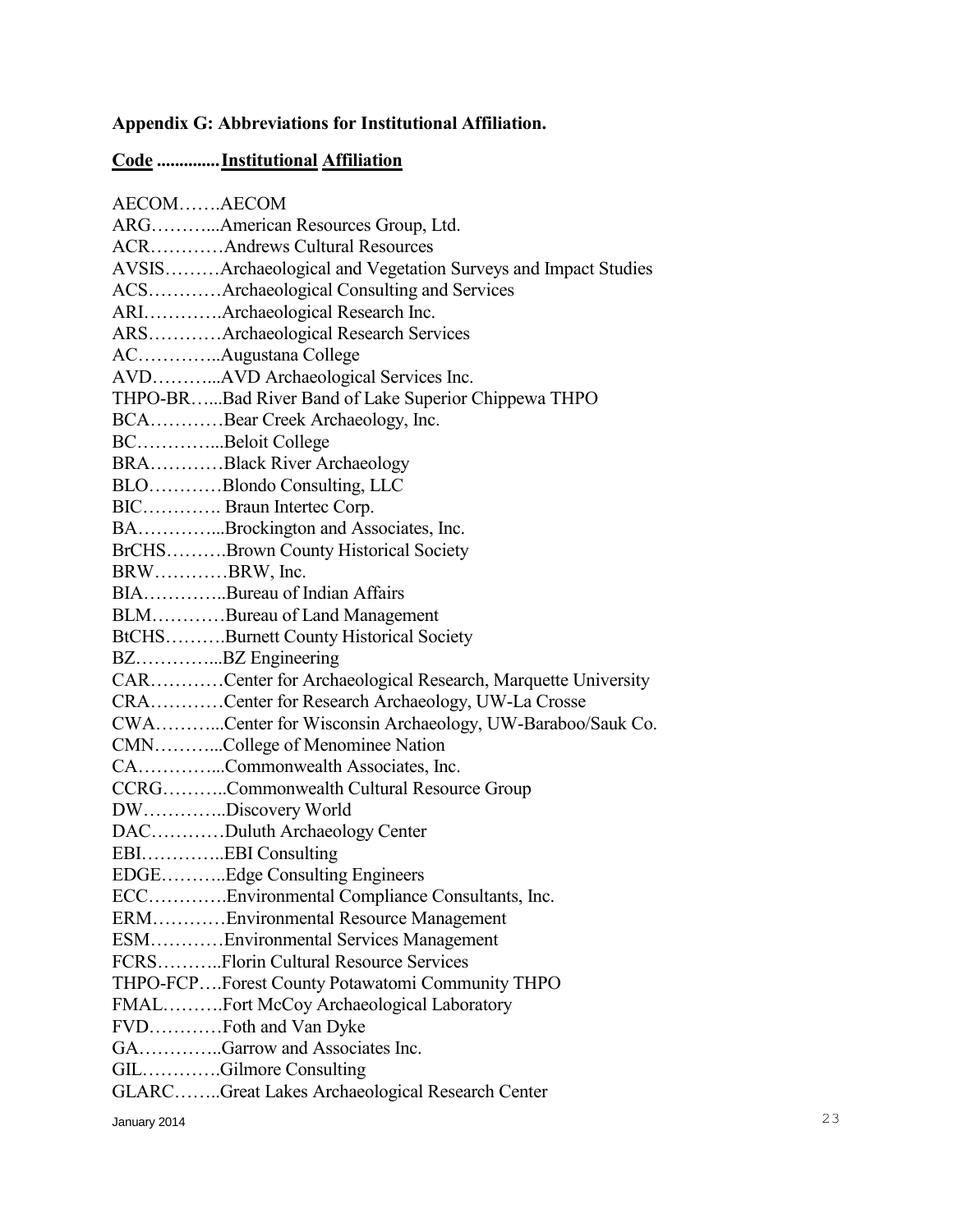# **Code .............. Institutional Affiliation**

|              | GLCCGreat Lakes Cultural Conservancy                            |    |
|--------------|-----------------------------------------------------------------|----|
|              | GLRAGreat Lakes Research Associates, Inc.                       |    |
|              | HDRHDR Engineering Inc.                                         |    |
|              | HFSHemisphere Field Services                                    |    |
|              | HRLHeritage Research Ltd.                                       |    |
|              | THPO-HCHo-Chunk Nation THPO                                     |    |
|              | ISMSIllinois State Museum Society                               |    |
|              | INDIndependent or not affiliated                                |    |
|              | IMA Institute for Minnesota Archaeology                         |    |
|              | KPMKenosha Public Museum                                        |    |
|              | KCAKinsella, Cook and Associates, Offshore Surveying            |    |
|              | THPO-LCOLac Courte Oreilles Band of Lake Superior Chippewa THPO |    |
|              | THPO-LdFLac du Flambeau Band of Lake Superior Chippewa THPO     |    |
|              | LSIALake Superior Institute of Archaeology, Inc.                |    |
|              | LTALarson-Tibesar Associates                                    |    |
|              | LULawrence University                                           |    |
|              | LALoucks Associates                                             |    |
|              | THPO-MMenominee Indian Tribe of Wisconsin THPO                  |    |
|              | MTEMenominee Tribal Enterprise                                  |    |
|              | MTUMichigan Technical University                                |    |
|              | MAGSMid American Geographic Society                             |    |
|              | MACMidwest Archaeological Consulting                            |    |
|              | MARSMidwest Archaeological Research Services, Inc.              |    |
|              | MAMidwest Archaeology, LLC                                      |    |
|              | MPMMilwaukee Public Museum                                      |    |
|              | MVACMississippi Valley Archaeology Center                       |    |
|              | NEWN.E.W. Archaeology                                           |    |
|              | NPS-MWANational Park Service-Midwest Archaeological Center      |    |
|              | NRCSNatural Resources Conservation Service                      |    |
|              | NPMNeville Public Museum                                        |    |
|              | NCASNorth Central Archaeological Surveys                        |    |
|              | OHSOconto Historical Society                                    |    |
|              | MOSAOffice of the State Archaeologist Minnesota                 |    |
|              | ONROld Northwest Research                                       |    |
|              | THPO-OOneida Tribe of Wisconsin THPO                            |    |
|              | PELPelican Rapids Archaeological Consulting                     |    |
|              | POASPhase One Archaeological Services                           |    |
|              | PCPrivate Citizen                                               |    |
|              | PSAPPublic Service Archaeology Program                          |    |
|              | THPO-RCRed Cliff Band of Lake Superior Chippewa THPO            |    |
|              | RERRER Applied Archaeological Services                          |    |
|              | RCRipon College                                                 |    |
|              |                                                                 |    |
|              | SISmithsonian Institution                                       |    |
| January 2014 |                                                                 | 24 |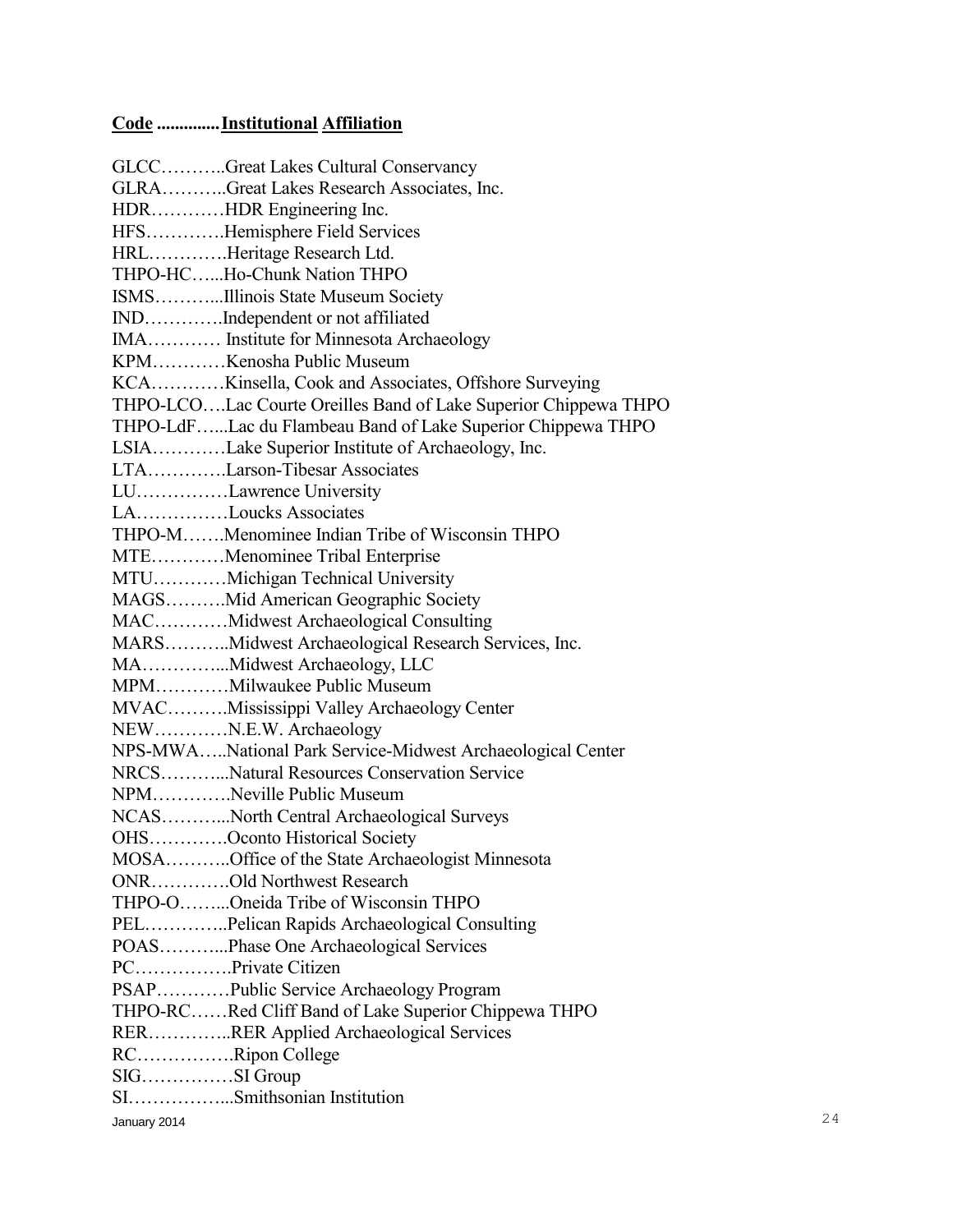# **Code .............. Institutional Affiliation**

| SCSSoil Conservation Service                                          |
|-----------------------------------------------------------------------|
| THPO-SCSokaogon Chippewa Community HPO                                |
| THPO-SCLSCSt Croix Band of Lake Superior Chippewa THPO                |
| THPO-SMStockbridge-Munsee Community Band of Mohican HPO               |
| SMGStrataMorph Geoexploration, Inc                                    |
| 106The 106 Group                                                      |
| TARTidewater Atlantic Research, Inc                                   |
| TPRGTwo Pines Resource Group, LLC                                     |
| USACEUnited States Army Corp of Engineers                             |
| USFWSUnited States Fish and Wildlife Service                          |
| USFSUnited States Forest Service                                      |
| UMAUniversity of Minnesota Department of Anthropology                 |
| UMDALUniversity of Minnesota-Duluth Archaeometry Laboratory           |
| UWECUniversity of Wisconsin-Eau Claire                                |
| UWFVUniversity of Fox Valley                                          |
| UWLCUniversity of Wisconsin-La Crosse                                 |
| UWUniversity of Wisconsin-Madison                                     |
| UWMCUniversity of Wisconsin-Marathon Center                           |
| UWMUniversity of Wisconsin-Milwaukee                                  |
| UWOUniversity of Wisconsin-Oshkosh                                    |
| UWPSUniversity of Wisconsin-Parkside                                  |
| UWPUniversity of Wisconsin-Platteville                                |
| UWSPUniversity of Wisconsin-Stevens Point                             |
| UWWUniversity of Wisconsin-Whitewater                                 |
| UPMAUpper Midwest Archaeology                                         |
| UWM-ARLUW-Milwaukee Archaeological Research Laboratory                |
| WNARWinnebago Archaeological Surveys, Ltd                             |
| WASWisconsin Archaeological Society                                   |
| WDNRWisconsin Department of Natural Resources                         |
| WDOTWisconsin Department of Transportation                            |
| WHS-BSPWisconsin Historical Society-Burial Sites Program              |
| WHS-MAPWisconsin Historical Society-Museum Archaeology Program        |
| WHS-OSAWisconsin Historical Society-Office of the State Archaeologist |
| WCWoodward-Clyde                                                      |